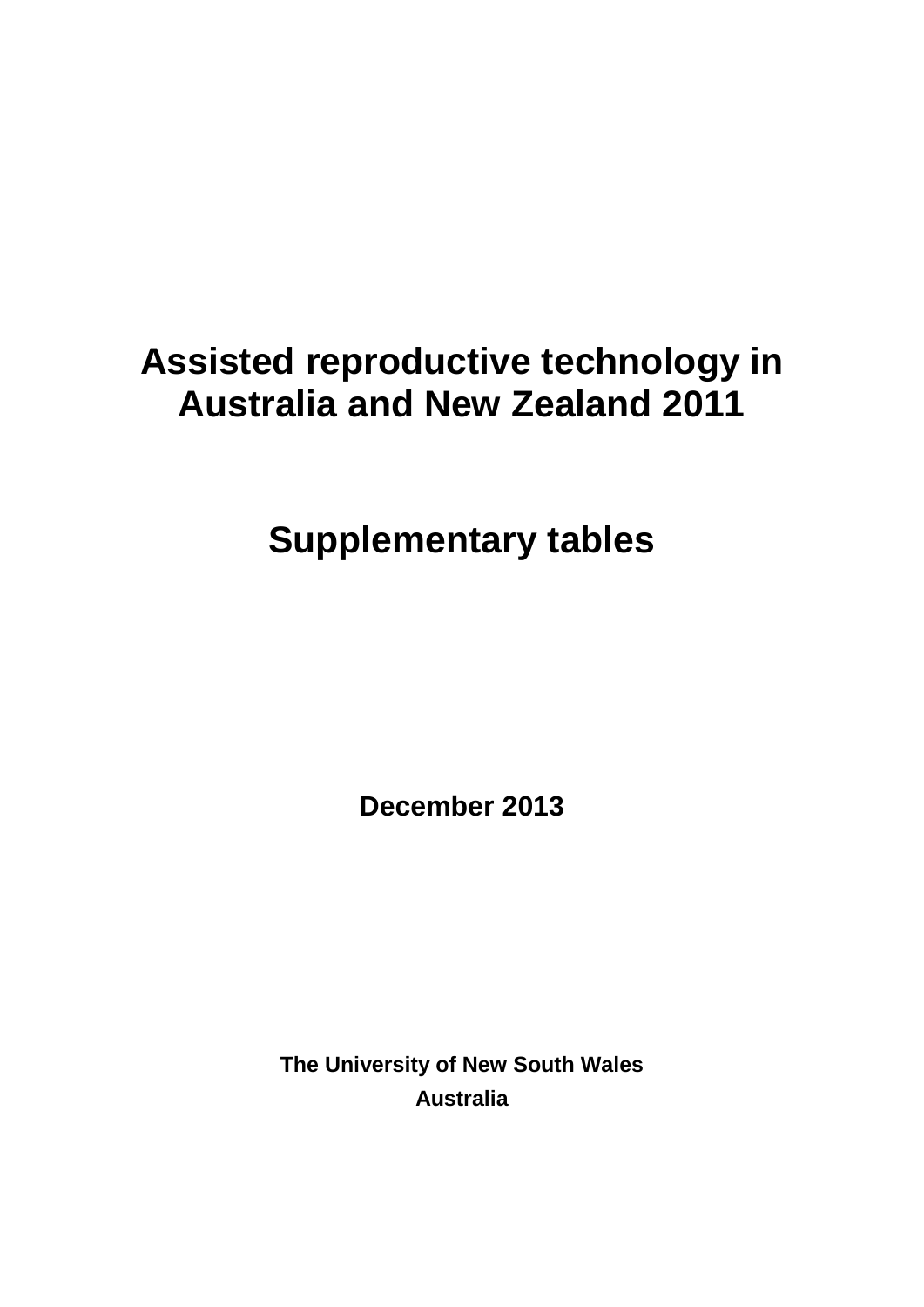# **Contents**

|             | 1 Treatment cycles undertaken in 2011 and resulting pregnancy and birth outcomes2 |  |
|-------------|-----------------------------------------------------------------------------------|--|
| $2^{\circ}$ | Progress of treatment cycles and resulting live deliveries for women who started  |  |
|             |                                                                                   |  |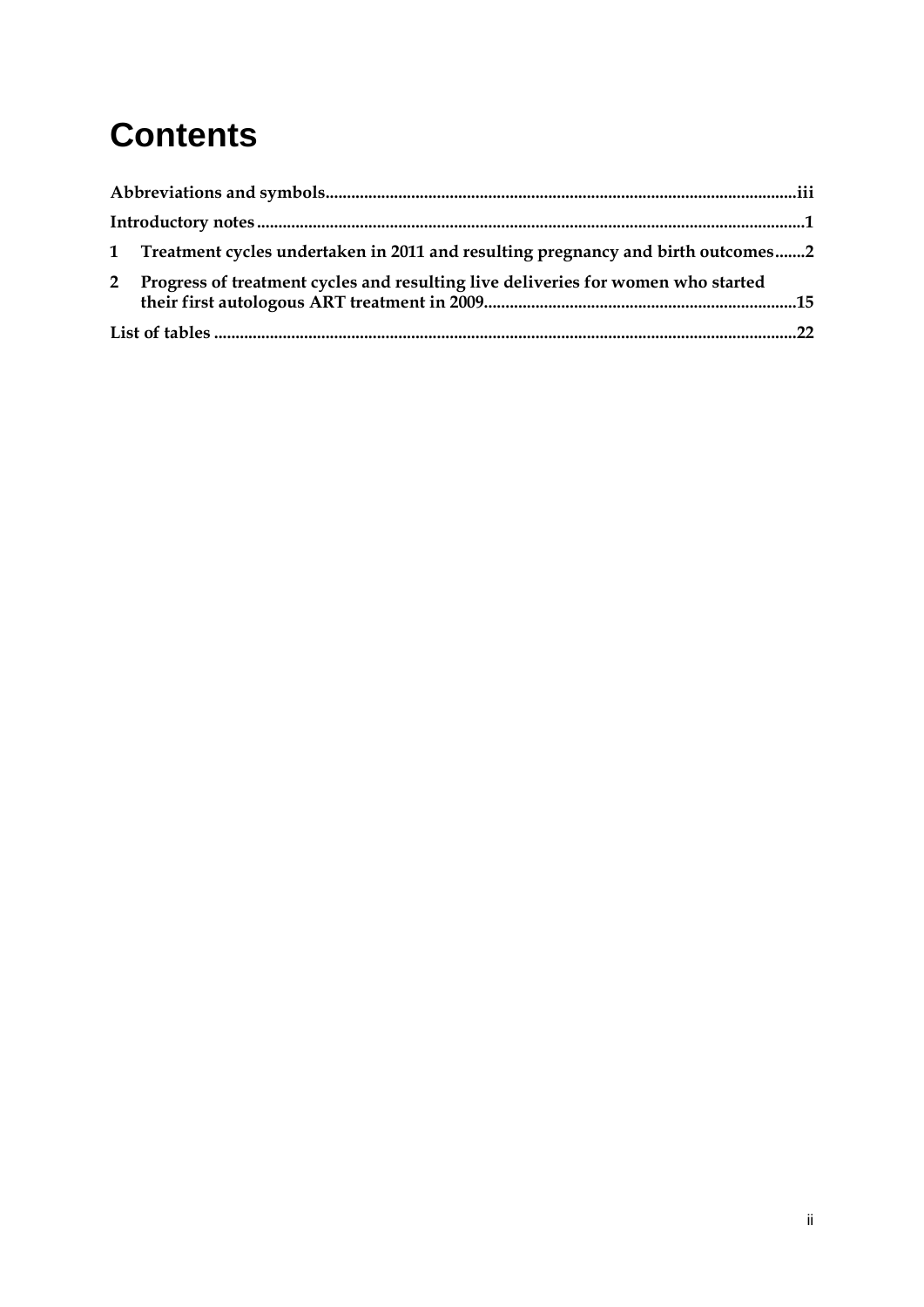# <span id="page-2-0"></span>**Abbreviations and symbols**

- ANZARD Australian and New Zealand Assisted Reproduction Database
- ART assisted reproductive technology
- ICSI intracytoplasmic sperm injection
- IVF in vitro fertilisation
- OPU oocyte pick-up
- PESA percutaneous epididymal sperm aspiration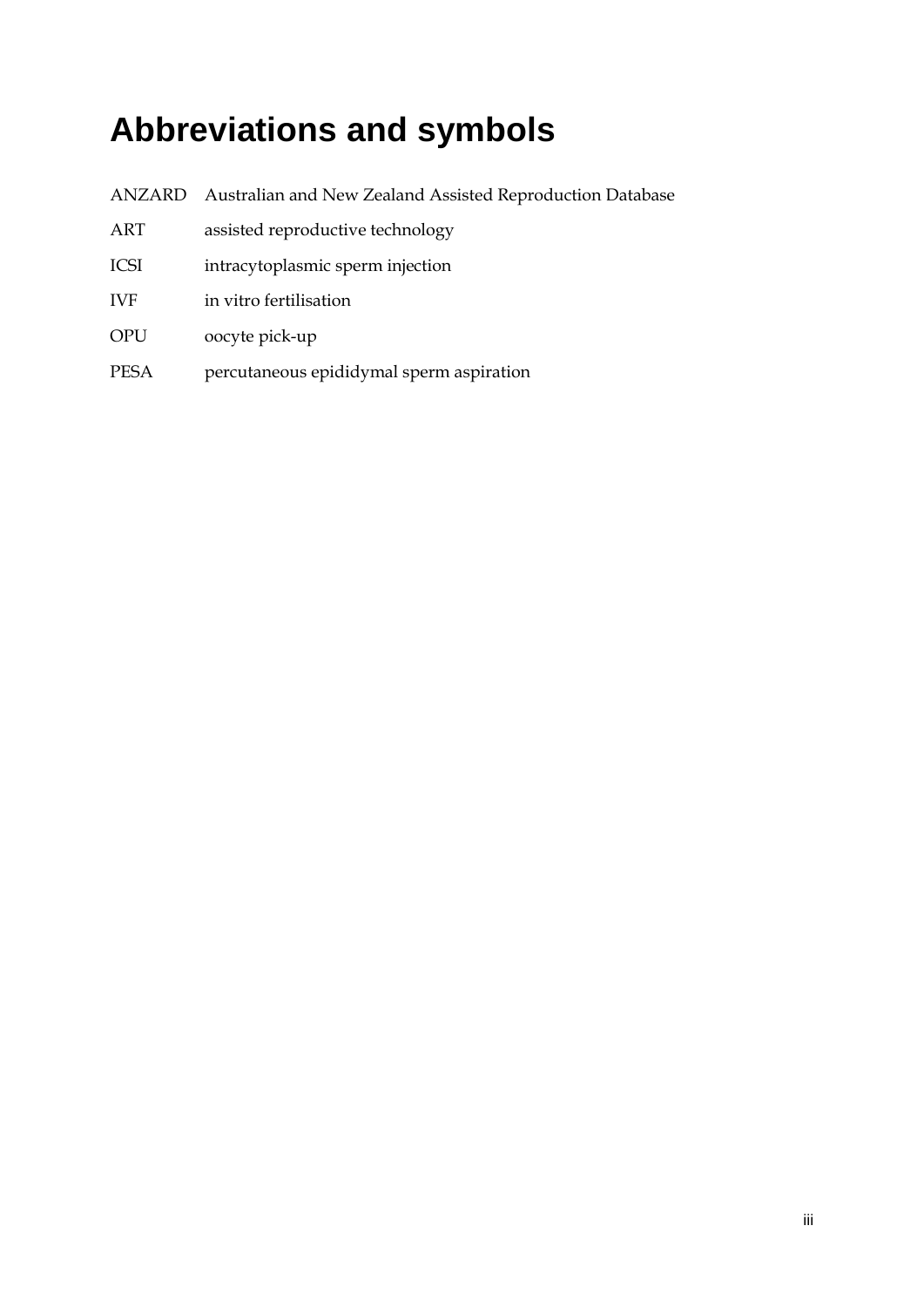## <span id="page-3-0"></span>**Introductory notes**

This document contains the supplementary on-line tables for the Assisted reproductive technology in Australia and New Zealand 2011 report. These supplementary tables should be read in conjunction with the report. A copy of the report can be found at the National Perinatal Epidemiology and Statistics Unit website:

[http://www.npesu.unsw.edu.au/surveillance/assisted-reproductive-technology-australia](http://www.npesu.unsw.edu.au/surveillance/assisted-reproductive-technology-australia-new-zealand-2011)[new-zealand-2011](http://www.npesu.unsw.edu.au/surveillance/assisted-reproductive-technology-australia-new-zealand-2011)

The statistics in these supplementary tables are presented in two sections: section one presents data on assisted reproductive technology (ART) treatment cycles (Tables S1 to S21); and Section two presents data on women who undertook ART treatment cycles over a specified time period (Tables S22 to S27).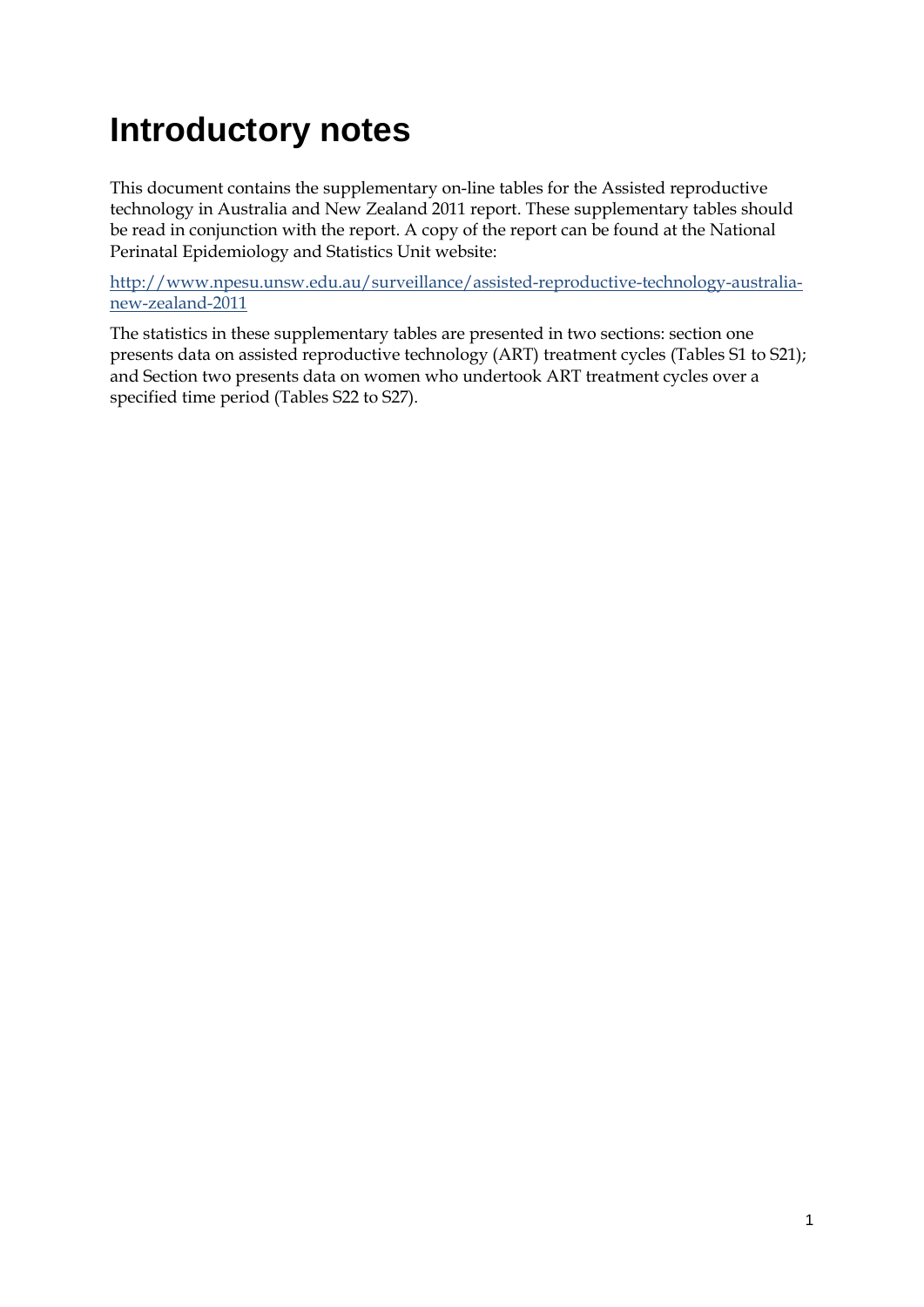## <span id="page-4-0"></span>**1 Treatment cycles undertaken in 2011 and resulting pregnancy and birth outcomes**

This section presents information on ART treatment cycles undertaken in fertility clinics in Australia and New Zealand in 2011, along with the resulting pregnancy and birth outcomes (Tables S1 to S21).

The data presented are for autologous cycles, oocyte donation cycles and oocyte/embryo recipient cycles, and does not include information on insemination using donor sperm, gamete intrafallopian transfer or surrogacy arrangements. The data reflects treatment cycles, noting it is possible for an individual woman or couple to undergo more than one treatment cycle in a year and to experience more than one pregnancy. This means that the information reported about patient characteristics, such as age, parity and cause of infertility, is based on calculations in which individuals may be counted more than once.

The rates of clinical pregnancy and live delivery are measured per initiated ART cycle. However, where the number of initiated cycles is not available or not applicable, for example when reporting outcomes from blastocyst or cleavage stage embryos, rates are reported per embryo transfer cycle.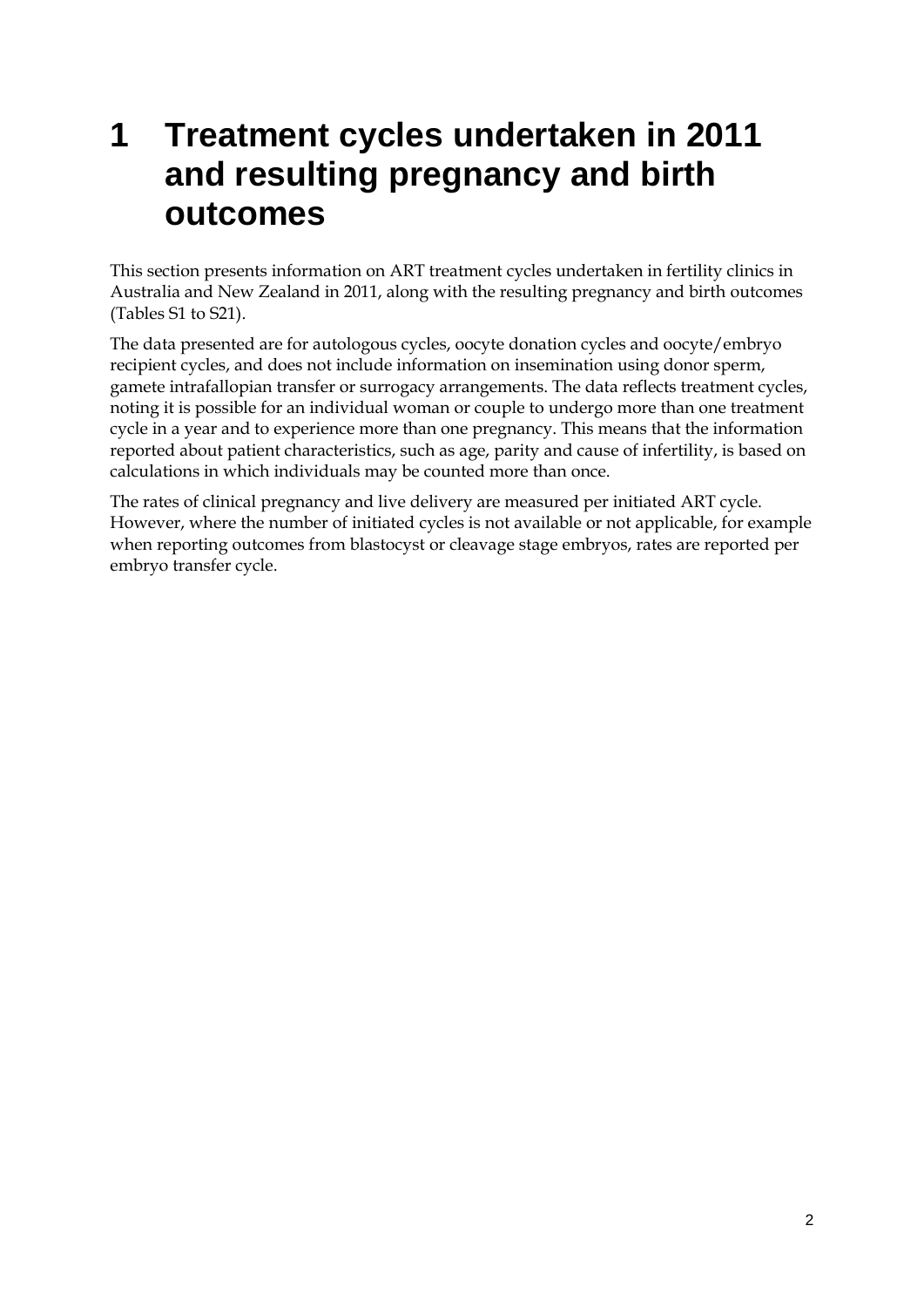|                             |                  | <b>Autologous</b> |                               |             |                            |        |
|-----------------------------|------------------|-------------------|-------------------------------|-------------|----------------------------|--------|
| <b>Cause of infertility</b> | <b>Fresh IVF</b> | <b>Fresh ICSI</b> | Fresh<br>other <sup>(a)</sup> | <b>Thaw</b> | Oocyte/embryo<br>recipient | All    |
|                             |                  |                   | <b>Number</b>                 |             |                            |        |
| Male factor only            | 837              | 7,583             | 832                           | 5,200       | 221                        | 14,673 |
| Female factor               | 5,173            | 4,840             | 1,626                         | 5,949       | 981                        | 18,569 |
| Tubal disease only          | 896              | 592               | 190                           | 1,012       | 79                         | 2,769  |
| Endometriosis only          | 1,104            | 977               | 246                           | 1.161       | 85                         | 3,573  |
| Other female factor only    | 2,392            | 2,810             | 974                           | 3,102       | 765                        | 10,043 |
| Combined female factor      | 781              | 461               | 216                           | 674         | 52                         | 2.184  |
| Combined male/              |                  |                   |                               |             |                            |        |
| female factor               | 820              | 4,654             | 731                           | 2,761       | 381                        | 9,347  |
| Unexplained                 | 3,621            | 4,563             | 1,017                         | 5,275       | 346                        | 14,822 |
| Not stated                  | 1,121            | 2,701             | 577                           | 3,183       | 205                        | 7,787  |
| All causes                  | 11,572           | 24,341            | 4,783                         | 22,368      | 2,134                      | 65,198 |
|                             |                  |                   | Per cent                      |             |                            |        |
| Male factor only            | 7.2              | 31.2              | 17.4                          | 23.2        | 10.4                       | 22.5   |
| Female factor               | 44.7             | 19.9              | 34.0                          | 26.6        | 46.0                       | 28.5   |
| Tubal disease only          | 7.7              | 2.4               | 4.0                           | 4.5         | 3.7                        | 4.2    |
| Endometriosis only          | 9.5              | 4.0               | 5.1                           | 5.2         | 4.0                        | 5.5    |
| Other female factor only    | 20.7             | 11.5              | 20.4                          | 13.9        | 35.8                       | 15.4   |
| Combined female factor      | 6.7              | 1.9               | 4.5                           | 3.0         | 2.4                        | 3.3    |
| Combined male/              |                  |                   |                               |             |                            |        |
| female factor               | 7.1              | 19.1              | 15.3                          | 12.3        | 17.9                       | 14.3   |
| Unexplained                 | 31.3             | 18.7              | 21.3                          | 23.6        | 16.2                       | 22.7   |
| Not stated                  | 9.7              | 11.1              | 12.1                          | 14.2        | 9.6                        | 11.9   |
| All causes                  | 100.0            | 100.0             | 100.0                         | 100.0       | 100.0                      | 100.0  |

### <span id="page-5-0"></span>**Table S1: Treatment cycles by cause of infertility, Australia and New Zealand, 2011**

(a) Fresh other includes cycles in which oocytes were not retrieved, cycles with oocyte retrieval but no fertilisation and cancelled oocyte pick-up (OPU).

*Note*: Percentages in the table were calculated including the 'Not stated' category in the denominator. Totals and subtotals may not equal 100.0 due to rounding. Data should be interpreted with caution due to small numbers in certain cells.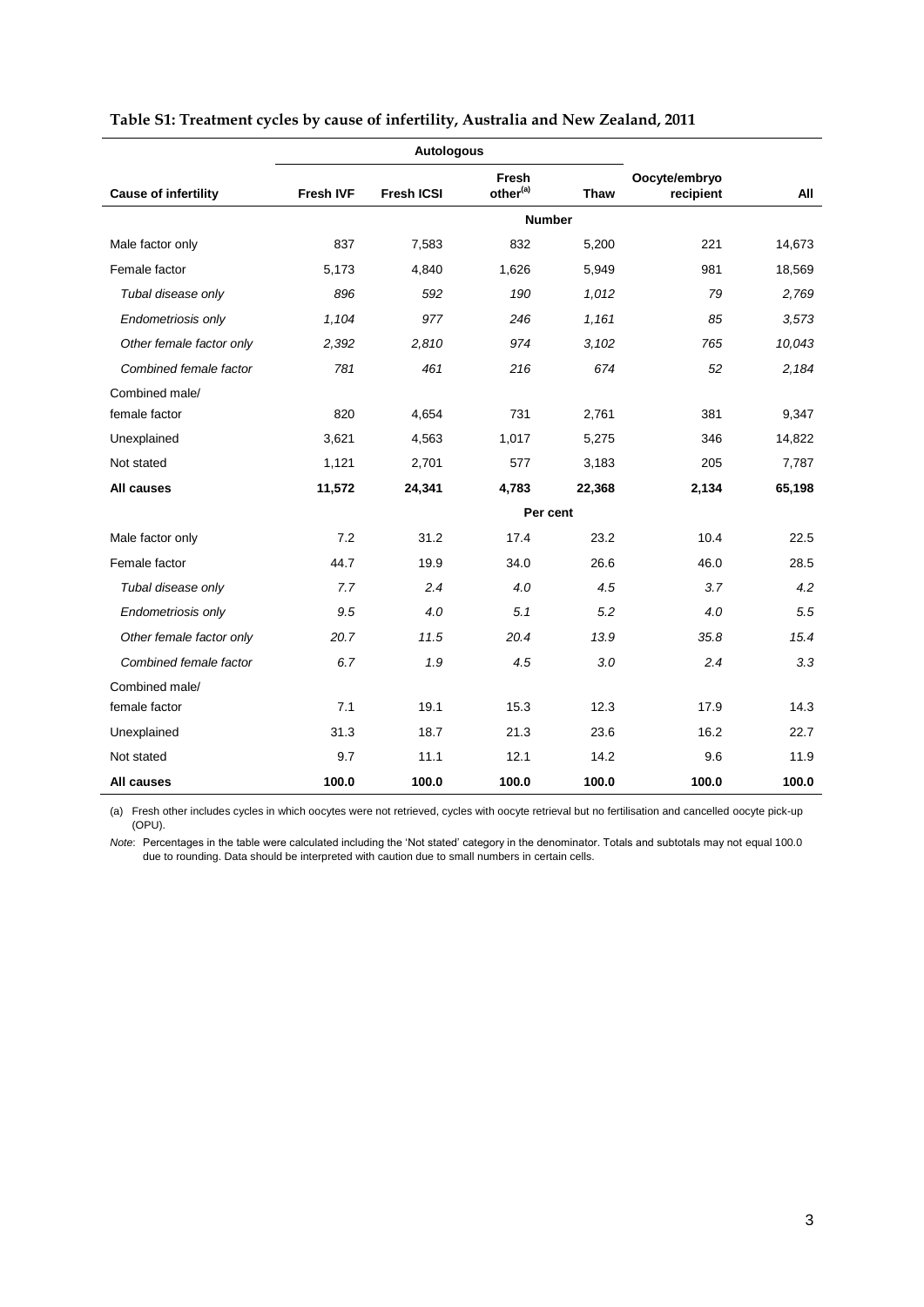|                                | Source of sperm |             |               |              |               |                   |               |              |  |
|--------------------------------|-----------------|-------------|---------------|--------------|---------------|-------------------|---------------|--------------|--|
|                                | Husband/partner |             |               | <b>Donor</b> |               | <b>Not stated</b> |               | <b>Total</b> |  |
| <b>Cause of infertility</b>    | <b>Number</b>   | Per<br>cent | <b>Number</b> | Per<br>cent  | <b>Number</b> | Per<br>cent       | <b>Number</b> | Per<br>cent  |  |
| Male factor only               | 12,673          | 87.7        | 983           | 6.8          | 796           | 5.5               | 14,452        | 100.0        |  |
| Female factor                  | 13,863          | 78.8        | 2,225         | 12.7         | 1,500         | 8.5               | 17,588        | 100.0        |  |
| Tubal disease only             | 2,390           | 88.8        | 117           | 4.3          | 183           | 6.8               | 2,690         | 100.0        |  |
| Endometriosis only             | 3.092           | 88.6        | 158           | 4.5          | 238           | 6.8               | 3,488         | 100.0        |  |
| Other female factor only       | 6,568           | 70.8        | 1,830         | 19.7         | 880           | 9.5               | 9,278         | 100.0        |  |
| Combined female factor         | 1,813           | 85.0        | 120           | 5.6          | 199           | 9.3               | 2,132         | 100.0        |  |
| Combined male/female<br>factor | 7,946           | 88.6        | 403           | 4.5          | 617           | 6.9               | 8,966         | 100.0        |  |
| Unexplained                    | 12,363          | 85.4        | 1,165         | 8.0          | 948           | 6.5               | 14,476        | 100.0        |  |
| Not stated                     | 6,239           | 82.3        | 716           | 9.4          | 627           | 8.3               | 7,582         | 100.0        |  |
| All causes                     | 53,084          | 84.2        | 5,492         | 8.7          | 4,488         | 7.1               | 63,064        | 100.0        |  |

#### <span id="page-6-0"></span>**Table S2: Autologous treatment cycles by cause of infertility and source of sperm, Australia and New Zealand, 2011**

*Note*: Percentages in the table were calculated including the 'Not stated' category in the denominator. Totals and subtotals may not equal 100.0 due to rounding. Data should be interpreted with caution due to small numbers in certain cells.

#### <span id="page-6-1"></span>**Table S3: Outcome of embryo transfer cycles by technique of sperm retrieval, Australia and New Zealand, 2011**

|                                             | Site of sperm extraction |                           |            |       |                   |  |  |  |
|---------------------------------------------|--------------------------|---------------------------|------------|-------|-------------------|--|--|--|
| Stage/outcome of treatment                  | <b>Ejaculate</b>         | Epididymis <sup>(a)</sup> | Testicular | Other | <b>Not stated</b> |  |  |  |
| Embryo transfers                            | 50.474                   | 656                       | 2.171      | 147   | 240               |  |  |  |
| Clinical pregnancies                        | 14.338                   | 206                       | 643        | 36    | 61                |  |  |  |
| Live deliveries <sup>(b)</sup>              | 10.884                   | 154                       | 507        | 24    | 49                |  |  |  |
| Clinical pregnancies per transfer cycle (%) | 28.4                     | 31.4                      | 29.6       | 24.5  | 25.4              |  |  |  |
| Live deliveries per transfer cycle (%)      | 21.6                     | 23.5                      | 23.4       | 16.3  | 20.4              |  |  |  |

(a) Epididymal sperm is extracted by either open biopsy or percutaneous epididymal sperm aspiration (PESA).

(b) A live delivery is the delivery of one or more liveborn infants, with the birth of twins or higher order multiples counted as one live delivery.

*Note*: Data should be interpreted with caution due to small numbers in certain cells.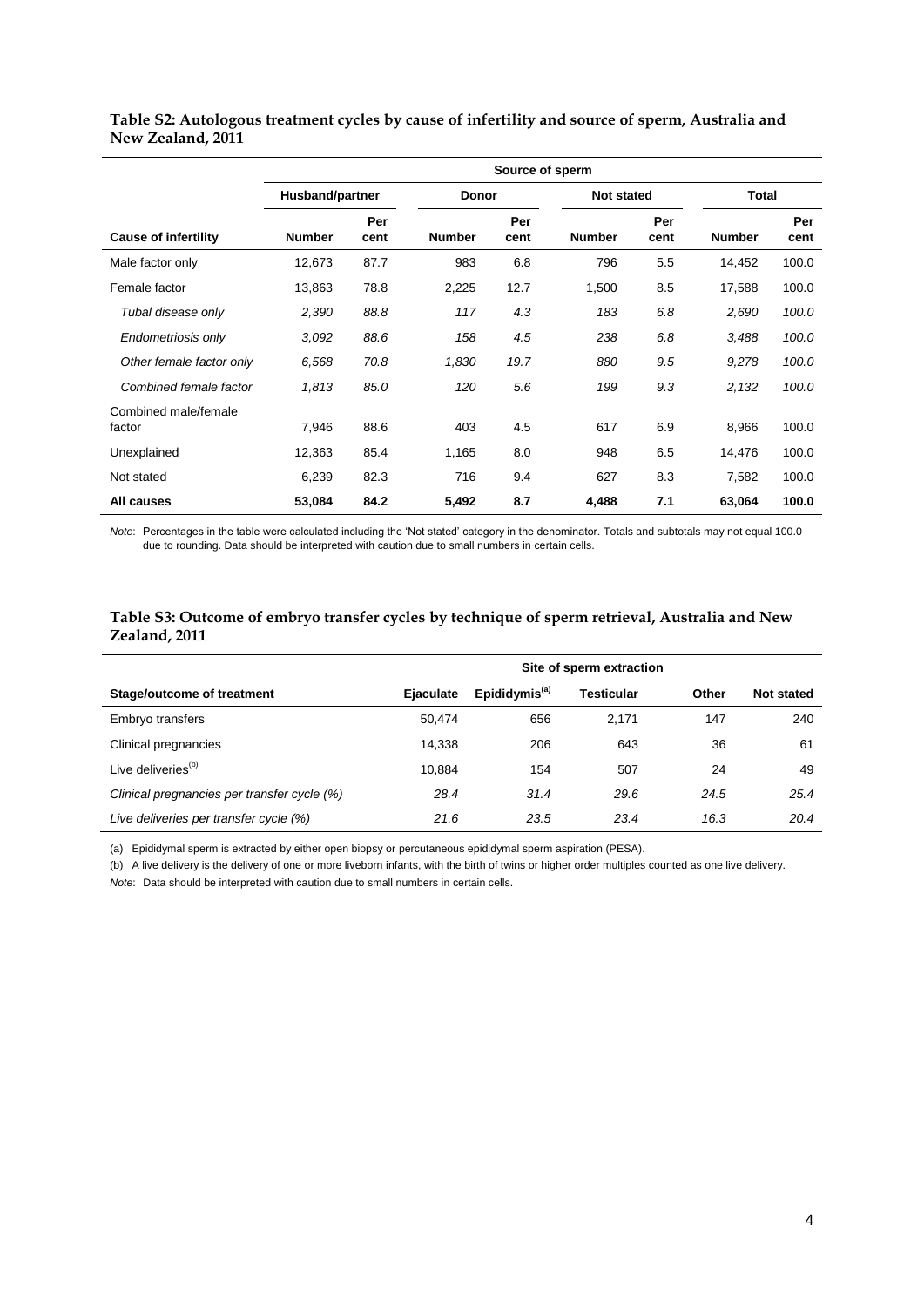| Number of     |                  | <b>Autologous</b> |               | Oocyte/embryo |        |  |
|---------------|------------------|-------------------|---------------|---------------|--------|--|
| embryos       | <b>Fresh IVF</b> | <b>Fresh ICSI</b> | <b>Thaw</b>   | recipient     | All    |  |
|               |                  |                   | <b>Number</b> |               |        |  |
| One           | 7,212            | 14,119            | 16,567        | 1,392         | 39,290 |  |
| Two           | 2,767            | 6,638             | 4,067         | 525           | 13,997 |  |
| Three or more | 60               | 257               | 76            | 8             | 401    |  |
| <b>Total</b>  | 10,039           | 21,014            | 20,710        | 1,925         | 53,688 |  |
|               |                  |                   | Per cent      |               |        |  |
| One           | 71.8             | 67.2              | 80.0          | 72.3          | 73.2   |  |
| Two           | 27.6             | 31.6              | 19.6          | 27.3          | 26.1   |  |
| Three or more | 0.6              | 1.2               | 0.4           | 0.4           | 0.7    |  |
| <b>Total</b>  | 100.0            | 100.0             | 100.0         | 100.0         | 100.0  |  |

<span id="page-7-0"></span>**Table S4: Embryo transfer cycles by number of embryos transferred, treatment type and procedure, Australia and New Zealand, 2011**

*Note*: Data should be interpreted with caution due to small numbers in certain cells.

#### <span id="page-7-1"></span>**Table S5: Outcome of embryo transfer cycles by stage of embryo development, Australia and New Zealand, 2011**

|                                                | Fresh               |                    | <b>Thaw</b>                                      |                                                                        |                                          |  |
|------------------------------------------------|---------------------|--------------------|--------------------------------------------------|------------------------------------------------------------------------|------------------------------------------|--|
| Stage/outcome of<br>treatment                  | Cleavage<br>embryos | <b>Blastocysts</b> | Thawed and<br>transferred<br>cleavage<br>embryos | <b>Thawed</b><br>cleavage<br>embryos and<br>transferred<br>blastocysts | Thawed and<br>transferred<br>blastocysts |  |
| Embryo transfers                               | 14,793              | 17,020             | 7,930                                            | 1,260                                                                  | 12,685                                   |  |
| Clinical pregnancies                           | 3,367               | 5,973              | 1,584                                            | 379                                                                    | 3,981                                    |  |
| Live deliveries <sup>(a)</sup>                 | 2,478               | 4,634              | 1,193                                            | 273                                                                    | 3,040                                    |  |
| Clinical pregnancies per<br>transfer cycle (%) | 22.8                | 35.1               | 20.0                                             | 30.1                                                                   | 31.4                                     |  |
| Live deliveries per transfer<br>cycle (%)      | 16.8                | 27.2               | 15.0                                             | 21.7                                                                   | 24.0                                     |  |

(a) A live delivery is the delivery of one or more liveborn infants, with the birth of twins or higher order multiples counted as one live delivery. *Note*: Data should be interpreted with caution due to small numbers in certain cells.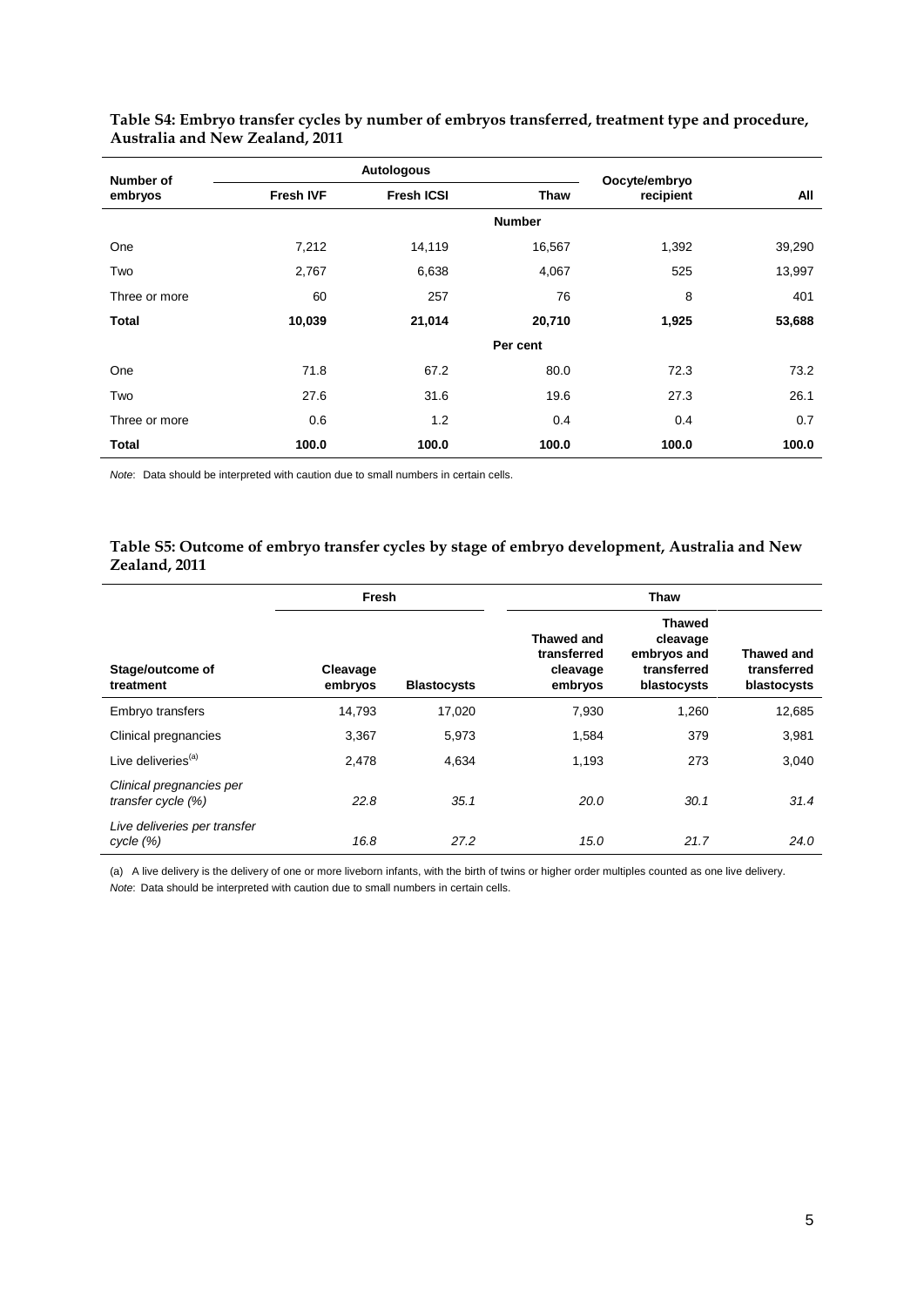|                             | <b>Pregnancy outcome</b> |          |                                          |          |                                  |          |               |          |  |  |
|-----------------------------|--------------------------|----------|------------------------------------------|----------|----------------------------------|----------|---------------|----------|--|--|
|                             | Miscarriage              |          | <b>Termination or fetal</b><br>reduction |          | Ectopic/heterotopic<br>pregnancy |          | Total         |          |  |  |
| <b>Cause of infertility</b> | <b>Number</b>            | Per cent | <b>Number</b>                            | Per cent | <b>Number</b>                    | Per cent | <b>Number</b> | Per cent |  |  |
| Male factor only            | 701                      | 90.9     | 18                                       | 2.3      | 52                               | 6.7      | 771           | 100.0    |  |  |
| Female factor               | 891                      | 91.0     | 41                                       | 4.2      | 47                               | 4.8      | 979           | 100.0    |  |  |
| Tubal disease only          | 131                      | 92.3     | 3                                        | 2.1      | 8                                | 5.6      | 142           | 100.0    |  |  |
| Endometriosis only          | 169                      | 88.0     | 10                                       | 5.2      | 13                               | 6.8      | 192           | 100.0    |  |  |
| Other female factor only    | 486                      | 91.9     | 24                                       | 4.5      | 19                               | 3.6      | 529           | 100.0    |  |  |
| Combined female factor      | 105                      | 90.5     | $\overline{4}$                           | 3.4      | 7                                | 6.0      | 116           | 100.0    |  |  |
| Combined male/female factor | 439                      | 90.9     | 15                                       | 3.1      | 29                               | 6.0      | 483           | 100.0    |  |  |
| Unexplained                 | 736                      | 91.9     | 25                                       | 3.1      | 40                               | 5.0      | 801           | 100.0    |  |  |
| Not stated                  | 300                      | 86.7     | 0                                        | 0.0      | 46                               | 13.3     | 346           | 100.0    |  |  |
| All causes                  | 3,067                    | 90.7     | 99                                       | 2.9      | 214                              | 6.3      | 3,380         | 100.0    |  |  |

#### <span id="page-8-0"></span>**Table S6: Early pregnancy losses by cause of infertility, Australia and New Zealand, 2011**

*Note*: Totals and subtotals may not equal 100.0 due to rounding. Data should be interpreted with caution due to small numbers in certain cells.

#### <span id="page-8-1"></span>**Table S7: Deliveries by cause of infertility and delivery outcome, Australia and New Zealand, 2011**

|                             | Delivery outcome             |          |                              |          |                      |          |  |  |  |  |  |
|-----------------------------|------------------------------|----------|------------------------------|----------|----------------------|----------|--|--|--|--|--|
|                             |                              |          | <b>Stillbirth</b>            |          |                      |          |  |  |  |  |  |
|                             | Live delivery <sup>(a)</sup> |          | (fetal death) <sup>(b)</sup> |          | Total <sup>(c)</sup> |          |  |  |  |  |  |
| <b>Cause of infertility</b> | <b>Number</b>                | Per cent | <b>Number</b>                | Per cent | <b>Number</b>        | Per cent |  |  |  |  |  |
| Male factor only            | 2,901                        | 99.0     | 22                           | 0.8      | 2,930                | 100.0    |  |  |  |  |  |
| Female factor               | 3,188                        | 98.5     | 41                           | 1.3      | 3,236                | 100.0    |  |  |  |  |  |
| Tubal disease only          | 494                          | 98.6     | 5                            | 1.0      | 501                  | 100.0    |  |  |  |  |  |
| Endometriosis only          | 654                          | 98.5     | 10                           | 1.5      | 664                  | 100.0    |  |  |  |  |  |
| Other female factor only    | 1,669                        | 98.4     | 23                           | 1.4      | 1,697                | 100.0    |  |  |  |  |  |
| Combined female factor      | 371                          | 99.2     | 3                            | 0.8      | 374                  | 100.0    |  |  |  |  |  |
| Combined male/female factor | 1,749                        | 98.9     | 13                           | 0.7      | 1,769                | 100.0    |  |  |  |  |  |
| Unexplained                 | 2,756                        | 98.4     | 36                           | 1.3      | 2,802                | 100.0    |  |  |  |  |  |
| Not stated                  | 1,024                        | 99.2     | 4                            | 0.4      | 1,032                | 100.0    |  |  |  |  |  |
| All causes                  | 11,618                       | 98.7     | 116                          | 1.0      | 11,769               | 100.0    |  |  |  |  |  |

(a) A live delivery is the delivery of one or more liveborn infants, with the birth of twins or higher order multiples counted as one live delivery.

(b) A stillbirth (fetal death) is the birth of an infant after 20 or more weeks gestation or 400 grams or more birthweight that shows no signs of life. Stillbirths (fetal deaths) are reported by patients to fertility centre staff. These data are not official vital statistics.

(c) Total includes deliveries where birth outcome was unknown.

*Note*: Percentages in the table were calculated including the 'Not stated' category in the denominator. Totals and subtotals may not equal 100.0 due to rounding. Data should be interpreted with caution due to small numbers in certain cells.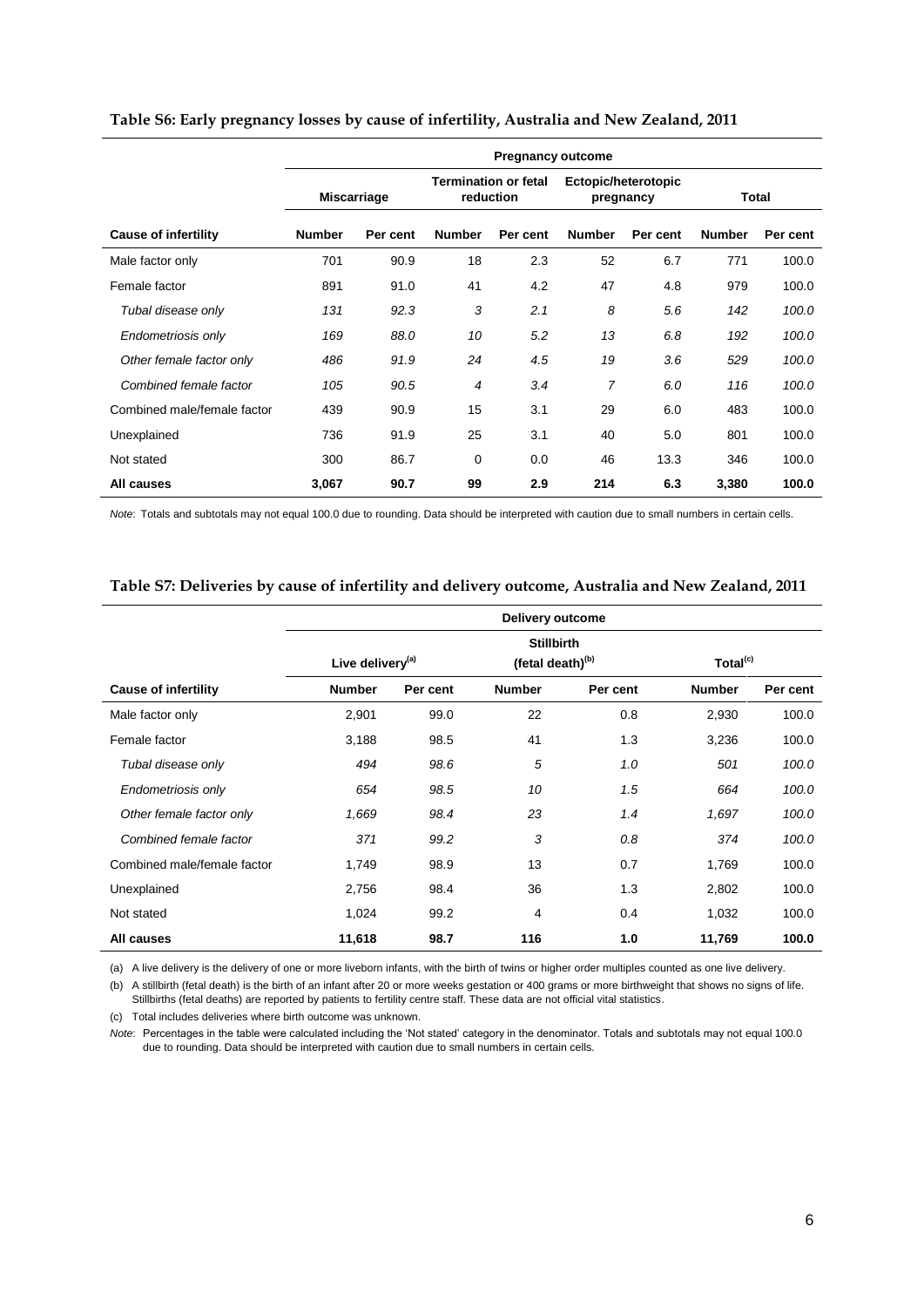|                                      | <b>Female factor</b>          |                                 |                            |                                   |                                     |                                          |                  |                      |               |
|--------------------------------------|-------------------------------|---------------------------------|----------------------------|-----------------------------------|-------------------------------------|------------------------------------------|------------------|----------------------|---------------|
| <b>Gestational</b><br>age<br>(weeks) | <b>Male</b><br>factor<br>only | <b>Tubal</b><br>disease<br>only | Endom-<br>etriosis<br>only | Other<br>female<br>factor<br>only | <b>Combined</b><br>female<br>factor | <b>Combined</b><br>male/female<br>factor | Un-<br>explained | <b>Not</b><br>stated | All<br>causes |
| Mean<br>(weeks)                      | 38.2                          | 38.2                            | 37.9                       | 38.0                              | 37.7                                | 38.2                                     | 38.1             | 38.2                 | 38.1          |
|                                      |                               |                                 |                            |                                   | <b>Number</b>                       |                                          |                  |                      |               |
| $\leq$ 27                            | 40                            | 9                               | 15                         | 30                                | 14                                  | 31                                       | 49               | 9                    | 197           |
| $28 - 31$                            | 48                            | 3                               | 12                         | 32                                | 4                                   | 18                                       | 45               | 15                   | 177           |
| $32 - 36$                            | 277                           | 51                              | 88                         | 204                               | 47                                  | 171                                      | 296              | 114                  | 1,248         |
| $\geq 37$                            | 2,565                         | 438                             | 549                        | 1,431                             | 309                                 | 1,549                                    | 2,412            | 894                  | 10,147        |
| <b>Total</b>                         | 2,930                         | 501                             | 664                        | 1,697                             | 374                                 | 1,769                                    | 2,802            | 1,032                | 11,769        |
| $\leq 36^{(a)}$                      | 365                           | 63                              | 115                        | 266                               | 65                                  | 220                                      | 390              | 138                  | 1,622         |
|                                      |                               |                                 |                            |                                   | Per cent                            |                                          |                  |                      |               |
| $<$ 27                               | 1.4                           | 1.8                             | 2.3                        | 1.8                               | 3.7                                 | 1.8                                      | 1.7              | 0.9                  | 1.7           |
| $28 - 31$                            | 1.6                           | 0.6                             | 1.8                        | 1.9                               | 1.1                                 | 1.0                                      | 1.6              | 1.5                  | 1.5           |
| $32 - 36$                            | 9.5                           | 10.2                            | 13.3                       | 12.0                              | 12.6                                | 9.7                                      | 10.6             | 11.0                 | 10.6          |
| $\geq 37$                            | 87.5                          | 87.4                            | 82.7                       | 84.3                              | 82.6                                | 87.6                                     | 86.1             | 86.6                 | 86.2          |
| <b>Total</b>                         | 100.0                         | 100.0                           | 100.0                      | 100.0                             | 100.0                               | 100.0                                    | 100.0            | 100.0                | 100.0         |
| $\leq 36^{(a)}$                      | 12.5                          | 12.6                            | 17.3                       | 15.7                              | 17.4                                | 12.4                                     | 13.9             | 13.4                 | 13.8          |

<span id="page-9-0"></span>

| Table S8: Deliveries by gestational age and cause of infertility, Australia and New Zealand, 2011 |  |  |  |
|---------------------------------------------------------------------------------------------------|--|--|--|
|                                                                                                   |  |  |  |

(a) A gestation of less than 37 weeks (≤ 36) is defined as a preterm delivery.

*Note*: Totals and subtotals may not equal 100.0 due to rounding. Data should be interpreted with caution due to small numbers in certain cells.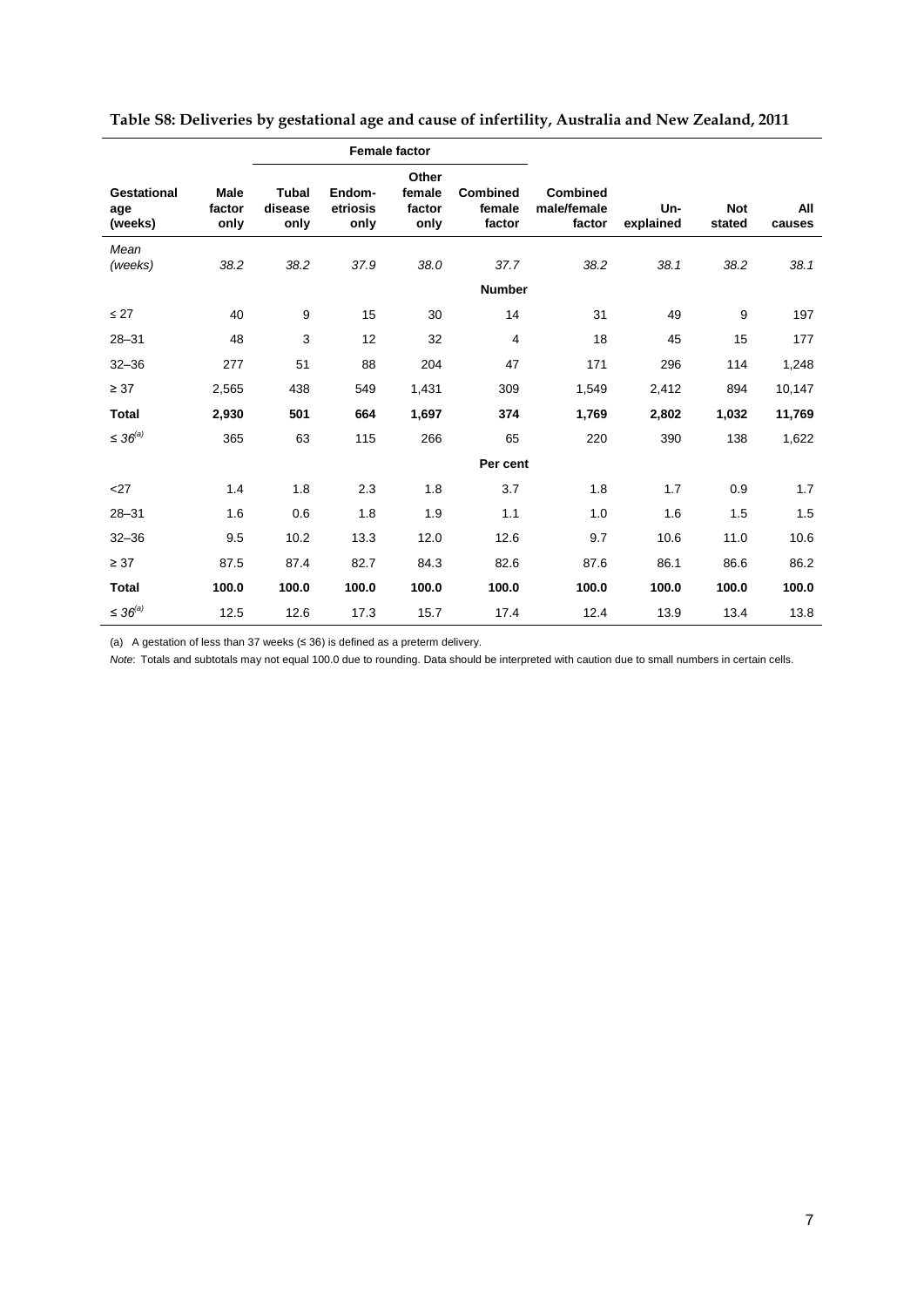| <b>Gestational age</b> | Age group (years) <sup>(a)</sup> |           |           |               |           |                |              |  |  |  |
|------------------------|----------------------------------|-----------|-----------|---------------|-----------|----------------|--------------|--|--|--|
| (weeks)                | $\leq 24$                        | $25 - 29$ | $30 - 34$ | $35 - 39$     | $40 - 44$ | $\geq 45$      | <b>Total</b> |  |  |  |
| Mean (weeks)           | 38.3                             | 37.9      | 38.2      | 38.2          | 37.9      | 37.6           | 38.1         |  |  |  |
|                        |                                  |           |           | <b>Number</b> |           |                |              |  |  |  |
| $\leq$ 27              | 3                                | 35        | 65        | 54            | 38        | 2              | 197          |  |  |  |
| $28 - 31$              | $\overline{2}$                   | 28        | 47        | 62            | 31        | $\overline{7}$ | 177          |  |  |  |
| $32 - 36$              | 9                                | 133       | 415       | 490           | 178       | 23             | 1,248        |  |  |  |
| $\geq 37$              | 94                               | 1,029     | 3,420     | 3,916         | 1,543     | 145            | 10,147       |  |  |  |
| <b>Total</b>           | 108                              | 1,225     | 3,947     | 4,522         | 1,790     | 177            | 11,769       |  |  |  |
| $\leq 36^{(b)}$        | 14                               | 196       | 527       | 606           | 247       | 32             | 1,622        |  |  |  |
|                        |                                  |           |           | Per cent      |           |                |              |  |  |  |
| $\leq$ 27              | 2.8                              | 2.9       | 1.6       | 1.2           | 2.1       | 1.1            | 1.7          |  |  |  |
| $28 - 31$              | 1.9                              | 2.3       | 1.2       | 1.4           | 1.7       | 4.0            | 1.5          |  |  |  |
| $32 - 36$              | 8.3                              | 10.9      | 10.5      | 10.8          | 9.9       | 13.0           | 10.6         |  |  |  |
| $\geq 37$              | 87.0                             | 84.0      | 86.6      | 86.6          | 86.2      | 81.9           | 86.2         |  |  |  |
| <b>Total</b>           | 100.0                            | 100.0     | 100.0     | 100.0         | 100.0     | 100.0          | 100.0        |  |  |  |
| ≤ 36 <sup>(b)</sup>    | 13.0                             | 16.0      | 13.4      | 13.4          | 13.8      | 18.1           | 13.8         |  |  |  |

<span id="page-10-0"></span>**Table S9: Deliveries by gestational age and maternal age, Australia and New Zealand, 2011**

(a) Age at time of delivery.

l,

(b) A gestation of less than 37 weeks (≤ 36) is defined as a preterm delivery.

*Note*: Totals and subtotals may not equal 100.0 due to rounding. Data should be interpreted with caution due to small numbers in certain cells.

|                                          | Age group (years) <sup>(a)</sup> |           |           |               |           |           |              |
|------------------------------------------|----------------------------------|-----------|-----------|---------------|-----------|-----------|--------------|
| Early pregnancy loss                     | $\leq 24$                        | $25 - 29$ | $30 - 34$ | $35 - 39$     | $40 - 44$ | $\geq 45$ | <b>Total</b> |
|                                          |                                  |           |           | <b>Number</b> |           |           |              |
| Miscarriage                              | 13                               | 273       | 841       | 1,145         | 740       | 55        | 3,067        |
| <b>Termination or fetal</b><br>reduction | $\mathbf 0$                      | 6         | 19        | 37            | 34        | 3         | 99           |
| Ectopic or heterotopic<br>pregnancy      | $\mathbf 0$                      | 29        | 51        | 89            | 41        | 4         | 214          |
| <b>Total</b>                             | 13                               | 308       | 911       | 1,271         | 815       | 62        | 3,380        |
|                                          |                                  |           |           | Per cent      |           |           |              |
| Miscarriage                              | 100.0                            | 88.6      | 92.3      | 90.1          | 90.8      | 88.7      | 90.7         |
| <b>Termination or fetal</b><br>reduction | 0.0                              | 1.9       | 2.1       | 2.9           | 4.2       | 4.8       | 2.9          |
| Ectopic or heterotopic<br>pregnancy      | 0.0                              | 9.4       | 5.6       | 7.0           | 5.0       | 6.5       | 6.3          |
| Total                                    | 100.0                            | 100.0     | 100.0     | 100.0         | 100.0     | 100.0     | 100.0        |

<span id="page-10-1"></span>

|  |  | Table S10: Early pregnancy loss and maternal age, Australia and New Zealand, 2011 |
|--|--|-----------------------------------------------------------------------------------|
|  |  |                                                                                   |

(a) Age at end of pregnancy.

*Note*: Totals and subtotals may not equal 100.0 due to rounding. Data should be interpreted with caution due to small numbers in certain cells.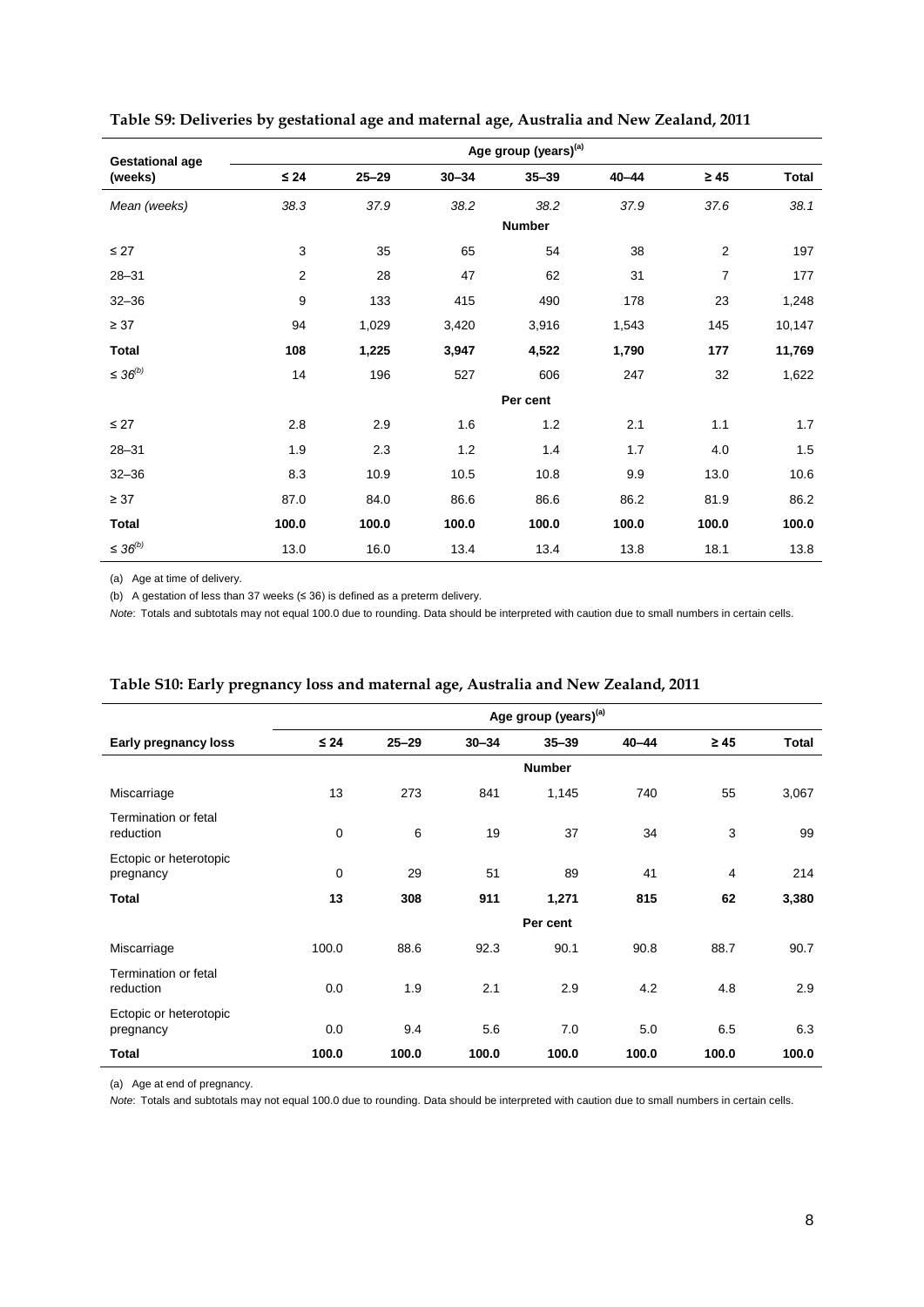|                     | Age group (years) <sup>(a)</sup> |           |           |               |           |           |              |
|---------------------|----------------------------------|-----------|-----------|---------------|-----------|-----------|--------------|
| <b>Gestation</b>    | $\leq 24$                        | $25 - 29$ | $30 - 34$ | $35 - 39$     | $40 - 44$ | $\geq 45$ | <b>Total</b> |
|                     |                                  |           |           | <b>Number</b> |           |           |              |
| Singleton           | 101                              | 1,129     | 3,662     | 4,197         | 1,699     | 167       | 10,955       |
| Twin                | $\overline{7}$                   | 92        | 281       | 319           | 90        | 9         | 798          |
| High order multiple | $\mathbf 0$                      | 4         | 4         | 6             | 1         | 1         | 16           |
| <b>Total</b>        | 108                              | 1,225     | 3,947     | 4,522         | 1,790     | 177       | 11,769       |
|                     |                                  |           |           | Per cent      |           |           |              |
| Singleton           | 93.5                             | 92.2      | 92.8      | 92.8          | 94.9      | 94.4      | 93.1         |
| Twin                | 6.5                              | 7.5       | 7.1       | 7.1           | 5.0       | 5.1       | 6.8          |
| High order multiple | 0.0                              | 0.3       | 0.1       | 0.1           | 0.1       | 0.6       | 0.1          |
| <b>Total</b>        | 100.0                            | 100.0     | 100.0     | 100.0         | 100.0     | 100.0     | 100.0        |

#### <span id="page-11-0"></span>**Table S11: Deliveries by gestation and maternal age, Australia and New Zealand, 2011**

(a) Age at time of delivery.

*Note*: Totals and subtotals may not equal 100.0 due to rounding. Data should be interpreted with caution due to small numbers in certain cells.

#### <span id="page-11-1"></span>**Table S12: Deliveries by delivery outcomes and maternal age, Australia and New Zealand, 2011**

|                                         | Age group (years) <sup>(a)</sup> |           |           |               |           |           |              |
|-----------------------------------------|----------------------------------|-----------|-----------|---------------|-----------|-----------|--------------|
| Delivery outcome                        | $\leq 24$                        | $25 - 29$ | $30 - 34$ | $35 - 39$     | $40 - 44$ | $\geq 45$ | <b>Total</b> |
|                                         |                                  |           |           | <b>Number</b> |           |           |              |
| Live delivery <sup>(b)</sup>            | 105                              | 1,206     | 3,899     | 4,466         | 1,766     | 176       | 11,618       |
| Stillbirth (fetal death) <sup>(c)</sup> | 2                                | 15        | 40        | 40            | 18        | 1         | 116          |
| Not stated                              | 1                                | 4         | 8         | 16            | 6         | 0         | 35           |
| Total                                   | 108                              | 1,225     | 3,947     | 4,522         | 1,790     | 177       | 11,769       |
|                                         |                                  |           |           | Per cent      |           |           |              |
| Live delivery <sup>(b)</sup>            | 97.2                             | 98.4      | 98.8      | 98.8          | 98.7      | 99.4      | 98.7         |
| Stillbirth (fetal death) <sup>(c)</sup> | 1.9                              | 1.2       | 1.0       | 0.9           | 1.0       | 0.6       | 1.0          |
| Not stated                              | 0.9                              | 0.3       | 0.2       | 0.4           | 0.3       | 0.0       | 0.3          |
| Total                                   | 100.0                            | 100.0     | 100.0     | 100.0         | 100.0     | 100.0     | 100.0        |

(a) Age at time of delivery.

(b) A live delivery is the delivery of one or more liveborn infants, with the birth of twins or higher order multiples counted as one live delivery.

(c) A stillbirth (fetal death) is the birth of an infant after 20 or more weeks gestation or 400 grams or more birthweight that shows no signs of life. Stillbirths (fetal deaths) are reported by patients to fertility centre staff. These data are not official vital statistics.

*Note*: Percentages in the table were calculated including the 'Not stated' category in the denominator. Totals and subtotals may not equal 100.0 due to rounding. Data should be interpreted with caution due to small numbers in certain cells.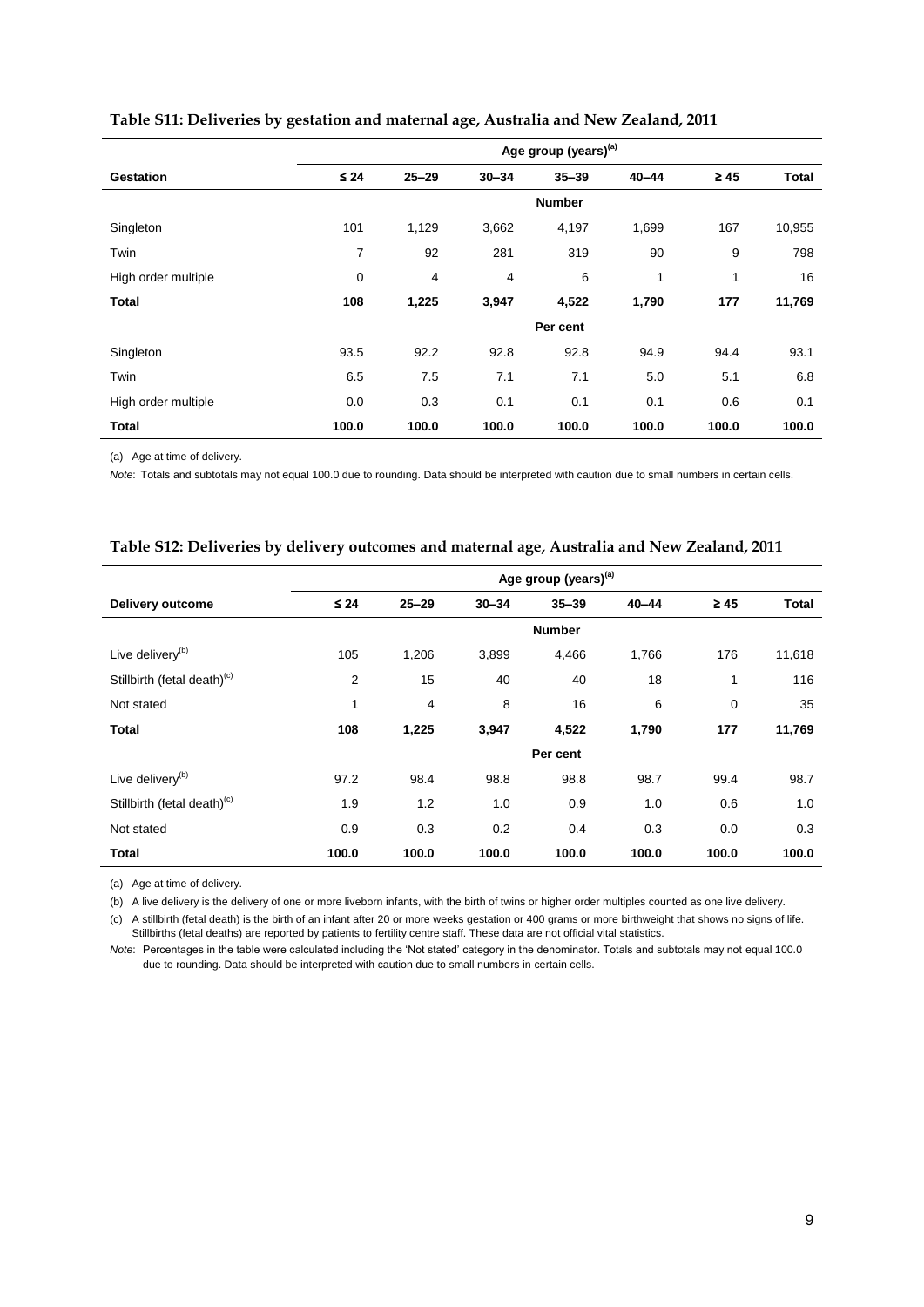|                                  | Number of embryos transferred |               |                  |       |  |  |
|----------------------------------|-------------------------------|---------------|------------------|-------|--|--|
| Early pregnancy loss             | One                           | Two           | Three or<br>more | All   |  |  |
|                                  |                               | <b>Number</b> |                  |       |  |  |
| Miscarriage                      | 2,170                         | 867           | 30               | 3,067 |  |  |
| Termination or fetal reduction   | 72                            | 27            | 0                | 99    |  |  |
| Ectopic or heterotopic pregnancy | 131                           | 80            | 3                | 214   |  |  |
| <b>Total</b>                     | 2,373                         | 974           | 33               | 3,380 |  |  |
|                                  |                               | Per cent      |                  |       |  |  |
| Miscarriage                      | 91.4                          | 89.0          | 90.9             | 90.7  |  |  |
| Termination or fetal reduction   | 3.0                           | 2.8           | 0.0              | 2.9   |  |  |
| Ectopic or heterotopic pregnancy | 5.5                           | 8.2           | 9.1              | 6.3   |  |  |
| Total                            | 100.0                         | 100.0         | 100.0            | 100.0 |  |  |

### <span id="page-12-0"></span>**Table S13: Early pregnancy loss by number of embryos transferred, Australia and New Zealand, 2011**

*Note*: Totals and subtotals may not equal 100.0 due to rounding. Data should be interpreted with caution due to small numbers in certain cells.

## <span id="page-12-1"></span>**Table S14: Deliveries by delivery outcome and number of embryos transferred, Australia and New Zealand, 2011**

|                                         | Number of embryos transferred |               |             |        |  |
|-----------------------------------------|-------------------------------|---------------|-------------|--------|--|
|                                         |                               |               | Three or    |        |  |
| Delivery outcome                        | One                           | Two           | more        | All    |  |
|                                         |                               | <b>Number</b> |             |        |  |
| Live delivery <sup>(a)</sup>            | 8,806                         | 2,772         | 40          | 11,618 |  |
| Stillbirth (fetal death) <sup>(b)</sup> | 82                            | 34            | $\mathbf 0$ | 116    |  |
| Not stated                              | 26                            | 9             | $\mathbf 0$ | 35     |  |
| Total                                   | 8,914                         | 2,815         | 40          | 11,769 |  |
|                                         |                               | Per cent      |             |        |  |
| Live delivery <sup>(a)</sup>            | 98.8                          | 98.5          | 100.0       | 98.7   |  |
| Stillbirth (fetal death) <sup>(b)</sup> | 0.9                           | 1.2           | 0.0         | 1.0    |  |
| Not stated                              | 0.3                           | 0.3           | 0.0         | 0.3    |  |
| Total                                   | 100.0                         | 100.0         | 100.0       | 100.0  |  |

(a) A live delivery is the delivery of one or more liveborn infants, with the birth of twins or higher order multiples counted as one live delivery.

(b) A stillbirth (fetal death) is the birth of an infant after 20 or more weeks gestation or 400 grams or more birthweight that shows no signs of life. Stillbirths (fetal deaths) are reported by patients to fertility centre staff. These data are not official vital statistics.

*Note*: Percentages in the table were calculated including the 'Not stated' category in the denominator. Totals and subtotals may not equal 100.0 due to rounding. Data should be interpreted with caution due to small numbers in certain cells.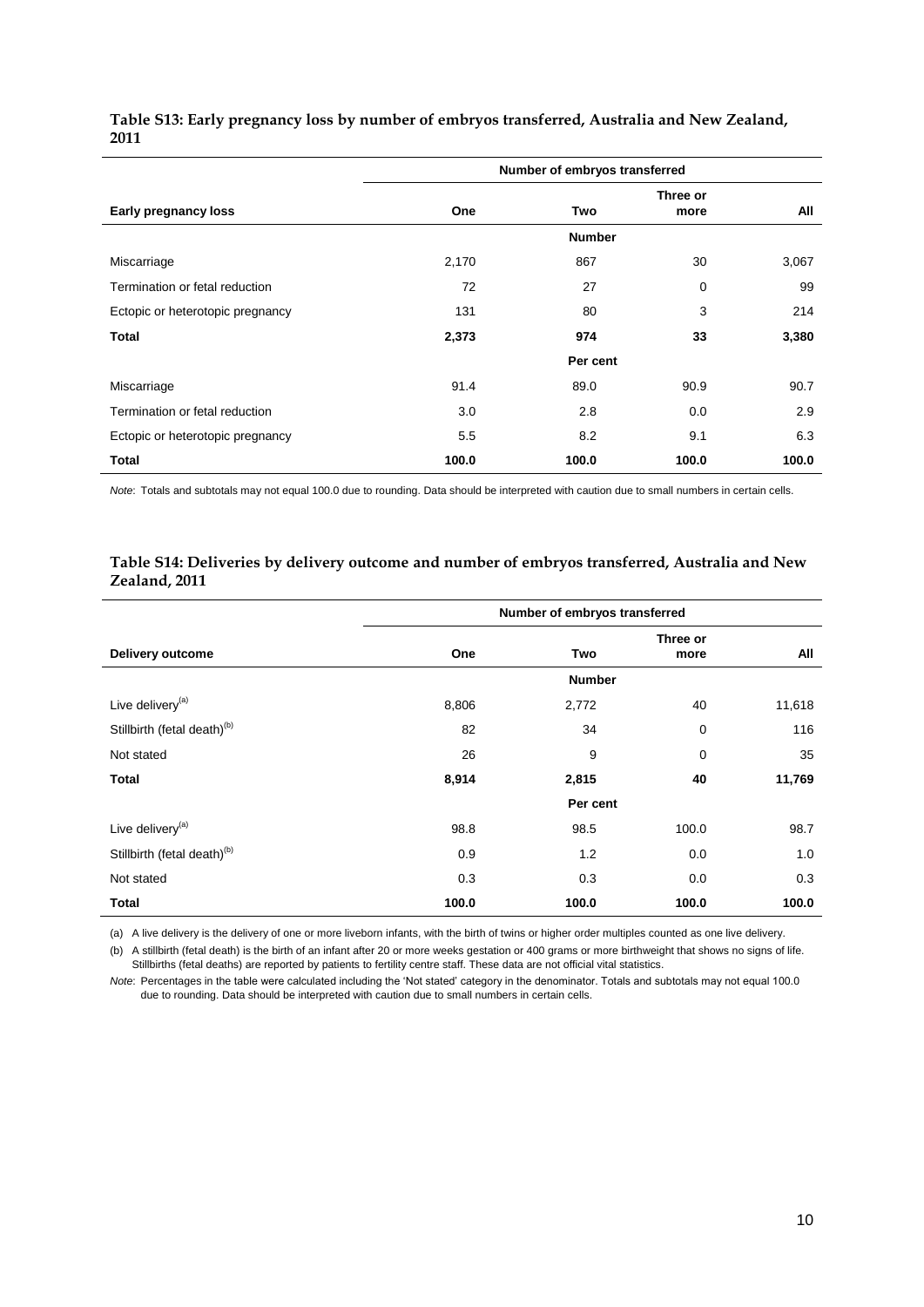|                                |       | Number of embryos transferred |             |        |
|--------------------------------|-------|-------------------------------|-------------|--------|
|                                |       |                               | Three or    |        |
| <b>Gestational age (weeks)</b> | One   | Two                           | more        | All    |
| Mean (weeks)                   | 38.3  | 37.4                          | 37.9        | 38.1   |
|                                |       | <b>Number</b>                 |             |        |
| $\leq$ 27                      | 122   | 75                            | $\mathbf 0$ | 197    |
| $28 - 31$                      | 100   | 76                            | 1           | 177    |
| $32 - 36$                      | 746   | 494                           | 8           | 1,248  |
| $\geq 37$                      | 7,946 | 2,170                         | 31          | 10,147 |
| <b>Total</b>                   | 8,914 | 2,815                         | 40          | 11,769 |
| $\leq 36^{(a)}$                | 968   | 645                           | 9           | 1,622  |
|                                |       | Per cent                      |             |        |
| $\leq$ 27                      | 1.4   | 2.7                           | $0.0\,$     | 1.7    |
| $28 - 31$                      | 1.1   | 2.7                           | 2.5         | 1.5    |
| $32 - 36$                      | 8.4   | 17.5                          | 20.0        | 10.6   |
| $\geq 37$                      | 89.1  | 77.1                          | 77.5        | 86.2   |
| <b>Total</b>                   | 100.0 | 100.0                         | 100.0       | 100.0  |
| $\leq 36^{(a)}$                | 10.9  | 22.9                          | 22.5        | 13.8   |

### <span id="page-13-0"></span>**Table S15: Deliveries by gestational age and number of embryos transferred, Australia and New Zealand, 2011**

(a) A gestation of less than 37 weeks ( $\leq$  36) is defined as preterm.

*Note*: Totals and subtotals may not equal 100.0 due to rounding. Data should be interpreted with caution due to small numbers in certain cells.

|                       |                  | Autologous        |                | Oocyte/embryo |        |  |
|-----------------------|------------------|-------------------|----------------|---------------|--------|--|
| <b>Gestation</b>      | <b>Fresh IVF</b> | <b>Fresh ICSI</b> | <b>Thaw</b>    | recipient     | All    |  |
|                       |                  |                   | <b>Number</b>  |               |        |  |
| Singleton             | 2,335            | 4,196             | 4,048          | 376           | 10,955 |  |
| Twin                  | 173              | 312               | 286            | 27            | 798    |  |
| Higher order multiple | 4                | 9                 | $\overline{2}$ | 1             | 16     |  |
| <b>Total</b>          | 2,512            | 4,517             | 4,336          | 404           | 11,769 |  |
|                       |                  |                   | Per cent       |               |        |  |
| Singleton             | 93.0             | 92.9              | 93.4           | 93.1          | 93.1   |  |
| Twin                  | 6.9              | 6.9               | 6.6            | 6.7           | 6.8    |  |
| Higher order multiple | 0.2              | 0.2               | 0.0            | 0.2           | 0.1    |  |
| <b>Total</b>          | 100.0            | 100.0             | 100.0          | 100.0         | 100.0  |  |

<span id="page-13-1"></span>

*Note*: Totals and subtotals may not equal 100.0 due to rounding. Data should be interpreted with caution due to small numbers in certain cells.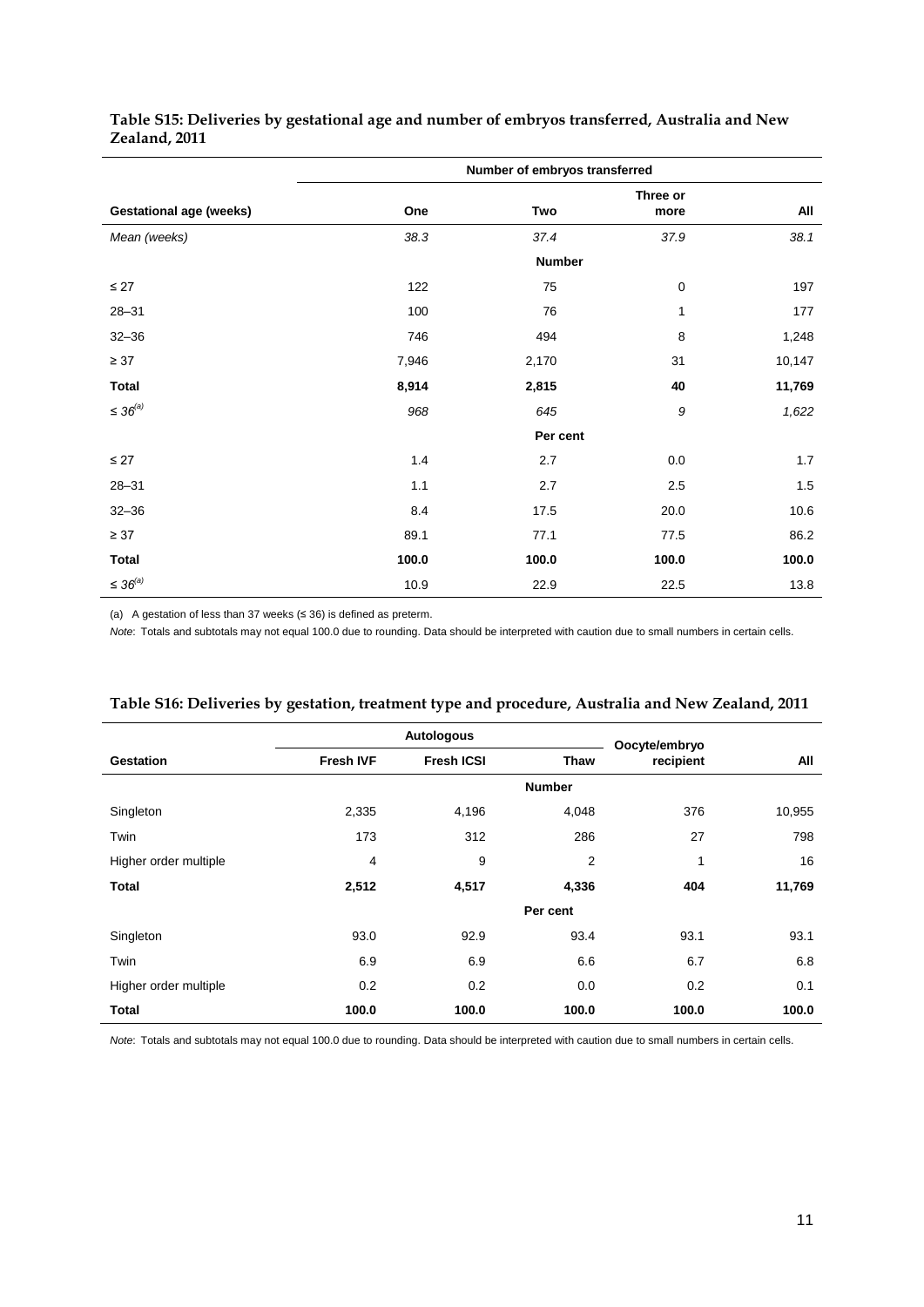|                                |               | <b>Stillbirth</b><br>Live delivery <sup>(a)</sup><br>(fetal death) <sup>(b)</sup> |               | Total <sup>(c)</sup> |               |          |
|--------------------------------|---------------|-----------------------------------------------------------------------------------|---------------|----------------------|---------------|----------|
| <b>Gestational age (weeks)</b> | <b>Number</b> | Per cent                                                                          | <b>Number</b> | Per cent             | <b>Number</b> | Per cent |
| Mean (weeks)                   | 38.0          |                                                                                   | 26.0          |                      | 37.9          |          |
| $\leq$ 27                      | 134           | 1.1                                                                               | 97            | 67.8                 | 244           | 1.9      |
| $28 - 31$                      | 239           | 1.9                                                                               | 15            | 10.5                 | 254           | 2.0      |
| $32 - 36$                      | 1,662         | 13.4                                                                              | 13            | 9.1                  | 1,677         | 13.3     |
| $\geq 37$                      | 10,385        | 83.6                                                                              | 18            | 12.6                 | 10.424        | 82.7     |
| Total <sup>(d)</sup>           | 12,420        | 100.0                                                                             | 143           | 100.0                | 12,599        | 100.0    |
| $\leq 36^{(e)}$                | 2,035         | 16.4                                                                              | 125           | 87.4                 | 2,175         | 17.3     |

#### <span id="page-14-0"></span>**Table S17: Gestational age of babies by birth outcomes, Australia and New Zealand, 2011**

(a) A live delivery is the delivery of one or more liveborn infants, with the birth of twins or higher order multiples counted as one live delivery.

(b) A stillbirth (fetal death) is the birth of an infant after 20 or more weeks gestation or 400 grams or more birthweight that shows no signs of life. Stillbirths (fetal deaths) are reported by patients to fertility centre staff. These data are not official vital statistics.

(c) Total includes babies where birth outcome was unknown.

(d) Total includes babies where gestational age was unknown.

(e) A gestation of less than 37 weeks (≤ 36) is defined as preterm.

*Note*: Totals and subtotals may not equal 100.0 due to rounding. Data should be interpreted with caution due to small numbers in certain cells.

#### <span id="page-14-1"></span>**Table S18: Birthweight of babies by birth outcomes, Australia and New Zealand, 2011**

|                            |                              |          |               | <b>Stillbirth</b>            |               |                      |
|----------------------------|------------------------------|----------|---------------|------------------------------|---------------|----------------------|
|                            | Live delivery <sup>(a)</sup> |          |               | (fetal death) <sup>(b)</sup> |               | Total <sup>(c)</sup> |
| <b>Birthweight (grams)</b> | <b>Number</b>                | Per cent | <b>Number</b> | Per cent                     | <b>Number</b> | Per cent             |
| Mean (grams)               | 3,207                        |          |               | 1,160                        |               | 3,193                |
| < 1,000                    | 115                          | 0.9      | 53            | 37.1                         | 170           | 1.3                  |
| 1,000-1,499                | 190                          | 1.5      | 6             | 4.2                          | 196           | 1.6                  |
| 1,500-1,999                | 355                          | 2.9      | 4             | 2.8                          | 359           | 2.8                  |
| 2,000-2,499                | 961                          | 7.7      | 1             | 0.7                          | 962           | 7.6                  |
| 2,500-2,999                | 2,215                        | 17.8     | 6             | 4.2                          | 2,222         | 17.6                 |
| 3,000-3,499                | 4,051                        | 32.6     | 6             | 4.2                          | 4,059         | 32.2                 |
| 3,500-3,999                | 3,190                        | 25.7     | 4             | 2.8                          | 3,194         | 25.4                 |
| $\geq 4,000$               | 1,193                        | 9.6      | 1             | 0.7                          | 1,195         | 9.5                  |
| Not stated                 | 150                          | 1.2      | 62            | 43.4                         | 242           | 1.9                  |
| <b>Total</b>               | 12,420                       | 100.0    | 143           | 100.0                        | 12,599        | 100.0                |
| $<2,500^{\left(d\right)}$  | 1,621                        | 13.1     | 64            | 44.8                         | 1,687         | 13.4                 |

(a) A live delivery is the delivery of one or more liveborn infants, with the birth of twins or higher order multiples counted as one live delivery.

(b) A stillbirth (fetal death) is the birth of an infant after 20 or more weeks gestation or 400 grams or more birthweight that shows no signs of life. Stillbirths (fetal deaths) are reported by patients to fertility centre staff. These data are not official vital statistics.

(c) Total includes babies where birth outcome was unknown.

(d) A birthweight of less than 2,500 grams is defined as low birthweight.

*Note*: Percentages in the table were calculated including the 'Not stated' category in the denominator. Totals and subtotals may not equal 100.0 due to rounding. Data should be interpreted with caution due to small numbers in certain cells.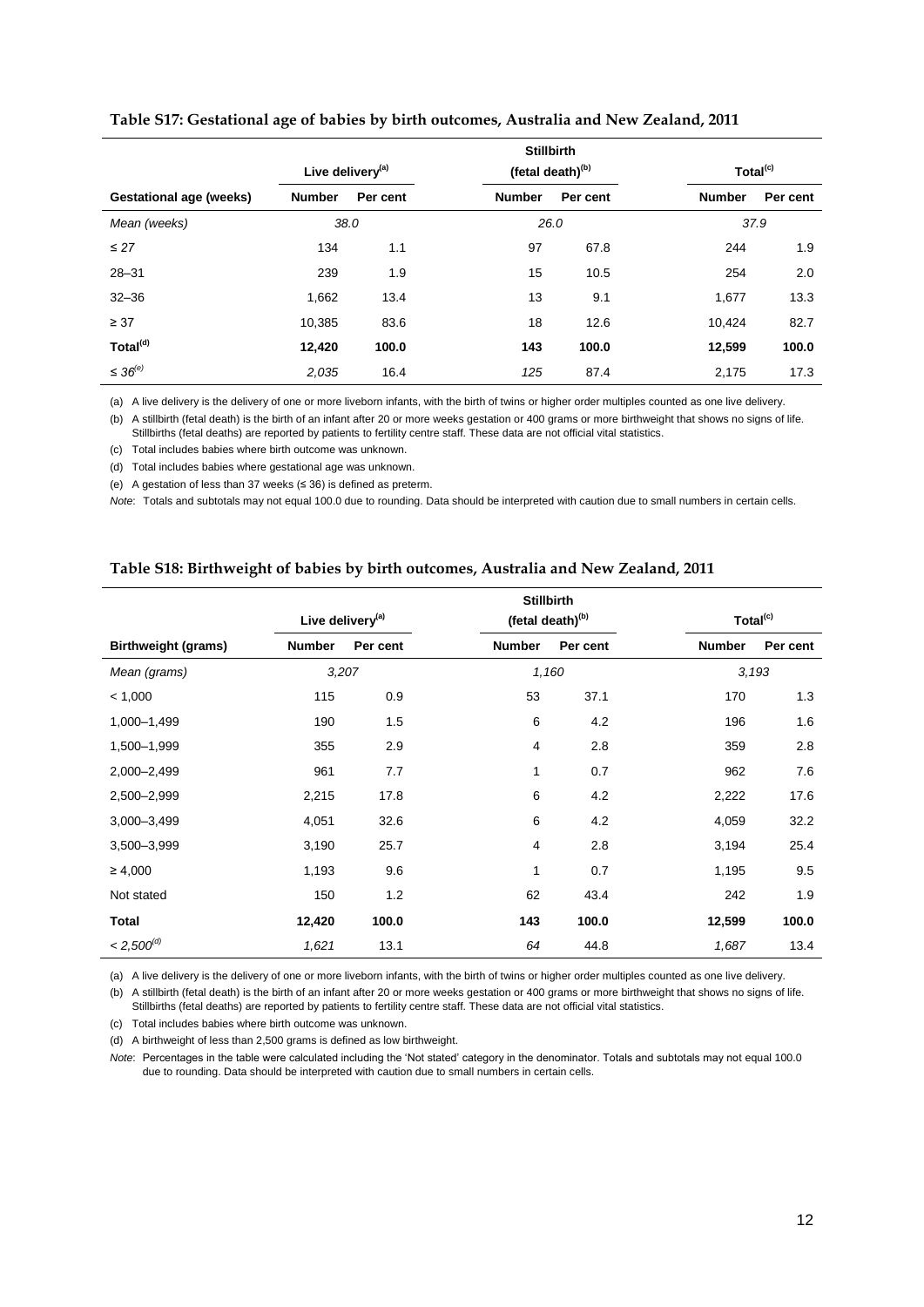|                            |           | <b>Autologous</b> |             | Oocyte/embryo |        |
|----------------------------|-----------|-------------------|-------------|---------------|--------|
| <b>Birthweight (grams)</b> | Fresh IVF | Fresh ICSI        | <b>Thaw</b> | recipient     | All    |
| Mean (grams)               | 3,130     | 3,161             | 3,309       | 3,113         | 3,207  |
|                            |           |                   | Number      |               |        |
| < 1,000                    | 35        | 51                | 28          | $\mathbf{1}$  | 115    |
| 1,000-1,499                | 47        | 71                | 62          | 10            | 190    |
| 1,500-1,999                | 92        | 130               | 105         | 28            | 355    |
| 2,000-2,499                | 207       | 419               | 286         | 49            | 961    |
| 2,500-2,999                | 524       | 915               | 712         | 64            | 2,215  |
| 3,000-3,499                | 896       | 1,602             | 1,410       | 143           | 4,051  |
| 3,500-3,999                | 633       | 1,128             | 1,337       | 92            | 3,190  |
| $\geq 4,000$               | 182       | 397               | 578         | 36            | 1,193  |
| Not stated                 | 33        | 55                | 57          | 5             | 150    |
| <b>Total</b>               | 2,649     | 4,768             | 4,575       | 428           | 12,420 |
| $< 2,500^{(a)}$            | 381       | 671               | 481         | 88            | 1,621  |
|                            |           |                   | Per cent    |               |        |
| < 1,000                    | 1.3       | 1.1               | 0.6         | 0.2           | 0.9    |
| 1,000-1,499                | 1.8       | 1.5               | 1.4         | 2.3           | 1.5    |
| 1,500-1,999                | 3.5       | 2.7               | 2.3         | 6.5           | 2.9    |
| 2,000-2,499                | 7.8       | 8.8               | 6.3         | 11.4          | 7.7    |
| 2,500-2,999                | 19.8      | 19.2              | 15.6        | 15.0          | 17.8   |
| 3,000-3,499                | 33.8      | 33.6              | 30.8        | 33.4          | 32.6   |
| 3,500-3,999                | 23.9      | 23.7              | 29.2        | 21.5          | 25.7   |
| $\geq 4,000$               | 6.9       | 8.3               | 12.6        | 8.4           | 9.6    |
| Not stated                 | $1.2$     | $1.2$             | $1.2$       | $1.2$         | 1.2    |
| <b>Total</b>               | 100.0     | 100.0             | 100.0       | 100.0         | 100.0  |
| $< 2,500^{\rm (a)}$        | 14.4      | 14.1              | 10.5        | 20.6          | 13.1   |

### <span id="page-15-0"></span>**Table S19: Birthweight of liveborn babies by treatment type and procedure, Australia and New Zealand, 2011**

(a) A birthweight of less than 2,500 grams is defined as low birthweight.

*Note*: Percentages in the table were calculated including the 'Not stated' category in the denominator. Totals and subtotals may not equal 100.0 due to rounding. Data should be interpreted with caution due to small numbers in certain cells.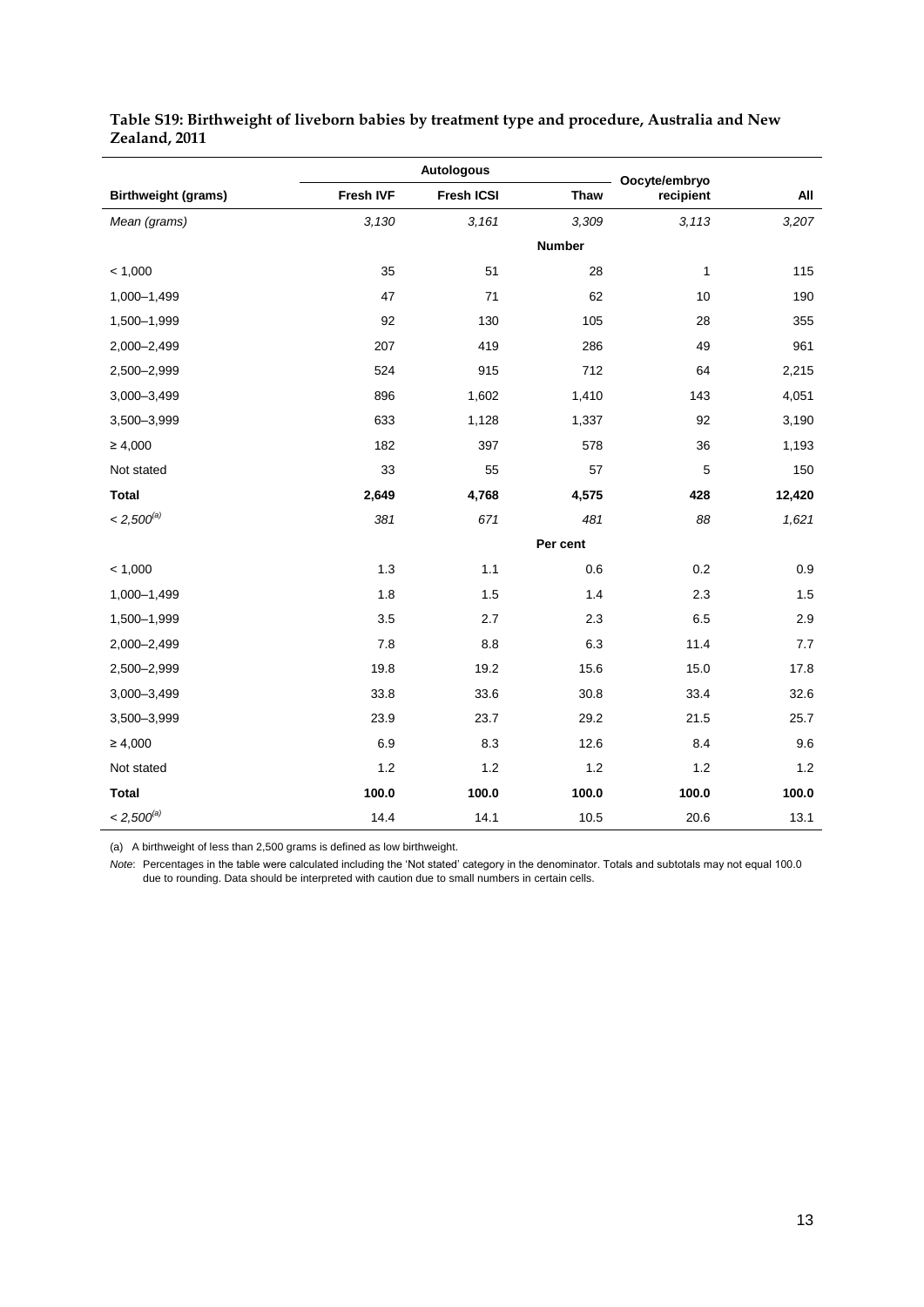|                                                               |                  | <b>Autologous</b> |       | Oocyte/embryo |        |
|---------------------------------------------------------------|------------------|-------------------|-------|---------------|--------|
| Perinatal deaths <sup>(a)</sup>                               | <b>Fresh IVF</b> | <b>Fresh ICSI</b> | Thaw  | recipient     | All    |
| Live births <sup>(b)</sup>                                    | 2,649            | 4,768             | 4,575 | 428           | 12,420 |
| Stillbirths (fetal deaths)                                    | 34               | 64                | 40    | 5             | 143    |
| Neonatal deaths                                               | 13               | 8                 | 17    | 1             | 39     |
| Perinatal deaths <sup>(a)</sup>                               | 47               | 72                | 57    | 6             | 182    |
| <b>Total births</b>                                           | 2,693            | 4,847             | 4,626 | 433           | 12,599 |
| Stillbirths (fetal deaths) per 1,000<br>births <sup>(c)</sup> | 12.6             | 13.2              | 8.6   | 11.5          | 11.4   |
| Neonatal deaths per 1,000 live births <sup>(d)</sup>          | 0.5              | 0.2               | 0.4   | 0.2           | 0.3    |
| Perinatal deaths per 1,000 births <sup>(c)</sup>              | 17.5             | 14.9              | 12.3  | 13.9          | 14.4   |

#### <span id="page-16-0"></span>**Table S20: Perinatal mortality by treatment type and procedure, Australia and New Zealand, 2011**

(a) Perinatal deaths (neonatal deaths and fetal deaths) are reported by patients to fertility centre staff. These data are not official vital statistics.

(b) Live births include neonatal deaths.

(c) Stillbirths (fetal deaths) and perinatal death rates were calculated using all births (live births and fetal deaths) as the denominator.

(d) Neonatal death rates were calculated using all live births as the denominator.

*Note*: The birth status was not available for 36 babies: 10 following fresh IVF, 15 following fresh ICSI and 11 following thaw. Data should be interpreted with caution due to small numbers in certain cells.

#### <span id="page-16-1"></span>**Table S21: Perinatal mortality by maternal age, Australia and New Zealand, 2011**

|                                                               |              |           |           | Age group (years) <sup>(a)</sup> |           |             |              |
|---------------------------------------------------------------|--------------|-----------|-----------|----------------------------------|-----------|-------------|--------------|
| Perinatal deaths <sup>(b)</sup>                               | $\leq 24$    | $25 - 29$ | $30 - 34$ | $35 - 39$                        | $40 - 44$ | $\geq 45$   | <b>Total</b> |
| Live births <sup>(c)</sup>                                    | 111          | 1,301     | 4,180     | 4,786                            | 1,855     | 187         | 12,420       |
| Stillbirths (fetal deaths)                                    | 2            | 20        | 48        | 51                               | 21        | 1           | 143          |
| Neonatal deaths                                               | 0            | 6         | 21        | 8                                | 4         | $\mathbf 0$ | 39           |
| Perinatal deaths <sup>(b)</sup>                               | $\mathbf{2}$ | 26        | 69        | 59                               | 25        | 1           | 182          |
| <b>Total births</b>                                           | 115          | 1,325     | 4,236     | 4,853                            | 1,882     | 188         | 12,599       |
| Stillbirths (fetal deaths) per 1,000<br>births <sup>(d)</sup> | 17.4         | 15.1      | 11.3      | 10.5                             | 11.2      | 5.3         | 11.4         |
| Neonatal deaths per 1,000 live births <sup>(e)</sup>          | 0.0          | 4.6       | 5.0       | 1.7                              | 2.2       | 0.0         | 3.1          |
| Perinatal deaths per 1,000 births <sup>(d)</sup>              | 17.4         | 19.6      | 16.3      | 12.2                             | 13.3      | 5.3         | 14.4         |

(a) Age at time of delivery.

(b) Perinatal deaths (neonatal deaths and fetal deaths) are reported by patients to fertility centre staff. These data are not official vital statistics.

(c) Includes neonatal deaths.

(d) Stillbirths (fetal deaths) and perinatal death rates were calculated using all births (live births and fetal deaths) as the denominator.

(e) Neonatal death rates were calculated using all live births as the denominator.

*Note*: The birth status was not reported for 36 babies: 2 from women aged ≤ 24 years, 4 from women aged 25–29 years, 8 from women aged 30– 34 years, 16 from women aged 35–39 years and 6 from women aged 40–44 years. Data should be interpreted with caution due to small numbers in certain cells.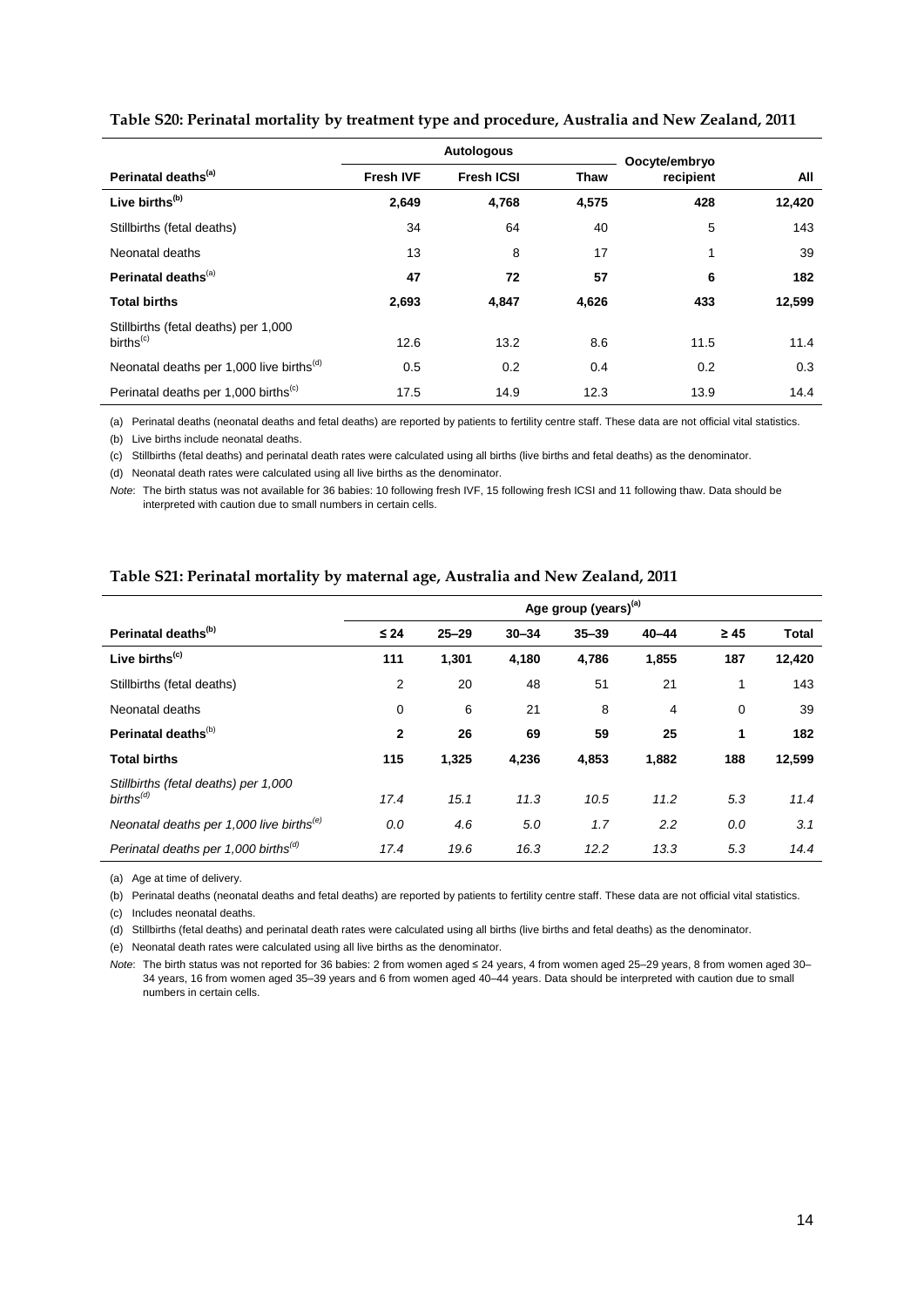## <span id="page-17-0"></span>**2 Progress of treatment cycles and resulting live deliveries for women who started their first autologous ART treatment in 2009**

This section presents information on all women who started their first autologous fresh ART treatment cycle between 1st January 2009 and 31st December 2009. Women were followed from the start of their first autologous fresh cycle through subsequent fresh and thaw cycles until 31st December 2011 or until they achieved a live delivery until they achieved a live delivery (a delivery of at least one liveborn baby) up to and including 31st October 2012. This longitudinal perspective provides a measure of the outcomes of successive ART treatment cycles undertaken by the same woman. These women might have had additional treatment cycles after 2011 and their treatment information and resulting outcomes will be captured in subsequent annual reports. Therefore, in this dynamic cohort of women undergoing their first autologous fresh ART treatment between 1st January 2009 and 31st December 2009, the cumulative success rates may increase over time as more women return for treatment at a later date.

ART treatment cycles presented in Tables S22 to S27 include all initiated autologous fresh and thaw cycles. Cycles which were cancelled at any stage and did not proceed to oocyte collection or embryo transfer are included. The following types of cycles were out of scope and were not included in Tables S22 to S27: donor sperm insemination cycles, oocyte/embryo recipient cycles, oocyte/embryo donation cycles, surrogacy arrangement cycles and gamete intrafallopian transfer cycles. A pregnancy that ended before 20 weeks or stillbirth (fetal death) are not counted as a live delivery.

Table S22 presents the number of cycles by women's age group. Tables S23 to S27 present cycle-specific live delivery rates, non-progression rates and cumulative live delivery rates for all women (Table S23) and women aged < 30, 30-34, 35-39 and 40-44 (Tables S24 to S27). Women aged 45 or older (191 women and 4 live deliveries) are not presented in an age specific table due to the small number of cycles. Only the first ten cycles are presented in Tables S23 to 27 due to the small number of women (123 women and 22 live deliveries) undertaking eleven or more treatment cycles between 1st January 2009 and 31st December 2011.

The cycle-specific live delivery rate for a specific 'cycle number' is calculated as the number of live deliveries resulting from a specific 'cycle number' divided by the number of women who undertook that same 'cycle number'. For example, the cycle specific rate of 15.6% for cycle number 3 measures the proportion of women who undertook a third cycle and achieved a live delivery in that cycle (Table S23).

The non-progression rate for a specific 'cycle number' is calculated as the number of women who did not return for further ART treatment cycles before 31st December 2011 divided by the number of women who did not have a live delivery in that 'cycle number'. For example, the non-progression rate of 26.7% for cycle number 3 measures the proportion of women who did not achieve a live delivery in cycle number 3, and did not progress to a fourth cycle (Table S23). Reasons why a woman/couple did not progress for further treatment, such as poor prognosis, natural pregnancy, migration, financial, psychological and other unrelated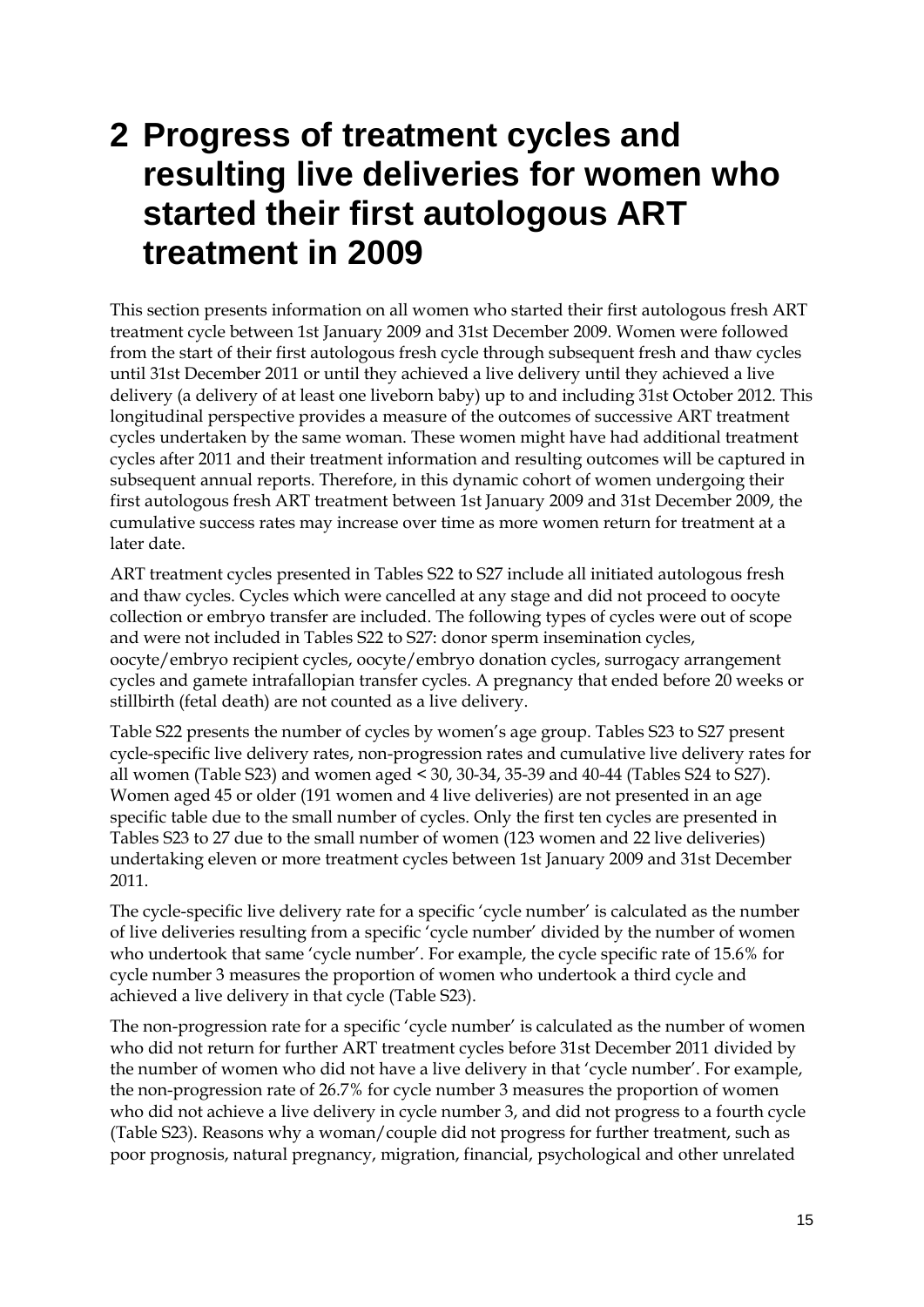reasons are not collected by The Australian and New Zealand Assisted Reproduction Database (ANZARD).

The cumulative live delivery rate for a specific 'cycle number' is calculated as the total number of live deliveries following this 'cycle number' and all previous cycles divided by the total number of women who started their first autologous fresh ART treatment cycle between 1st January 2009 and 31st December 2009. For example, the cumulative live delivery rate of 36.9% for cycle number 3 measures the proportion of women who started ART treatment in 2009 and achieved a live delivery following their first 3 cycles (Table S23). Note, the denominator used in the cumulative live delivery rate includes all women who started treatment in 2009 irrespective of whether they had future ART treatment up until 31st December 2011.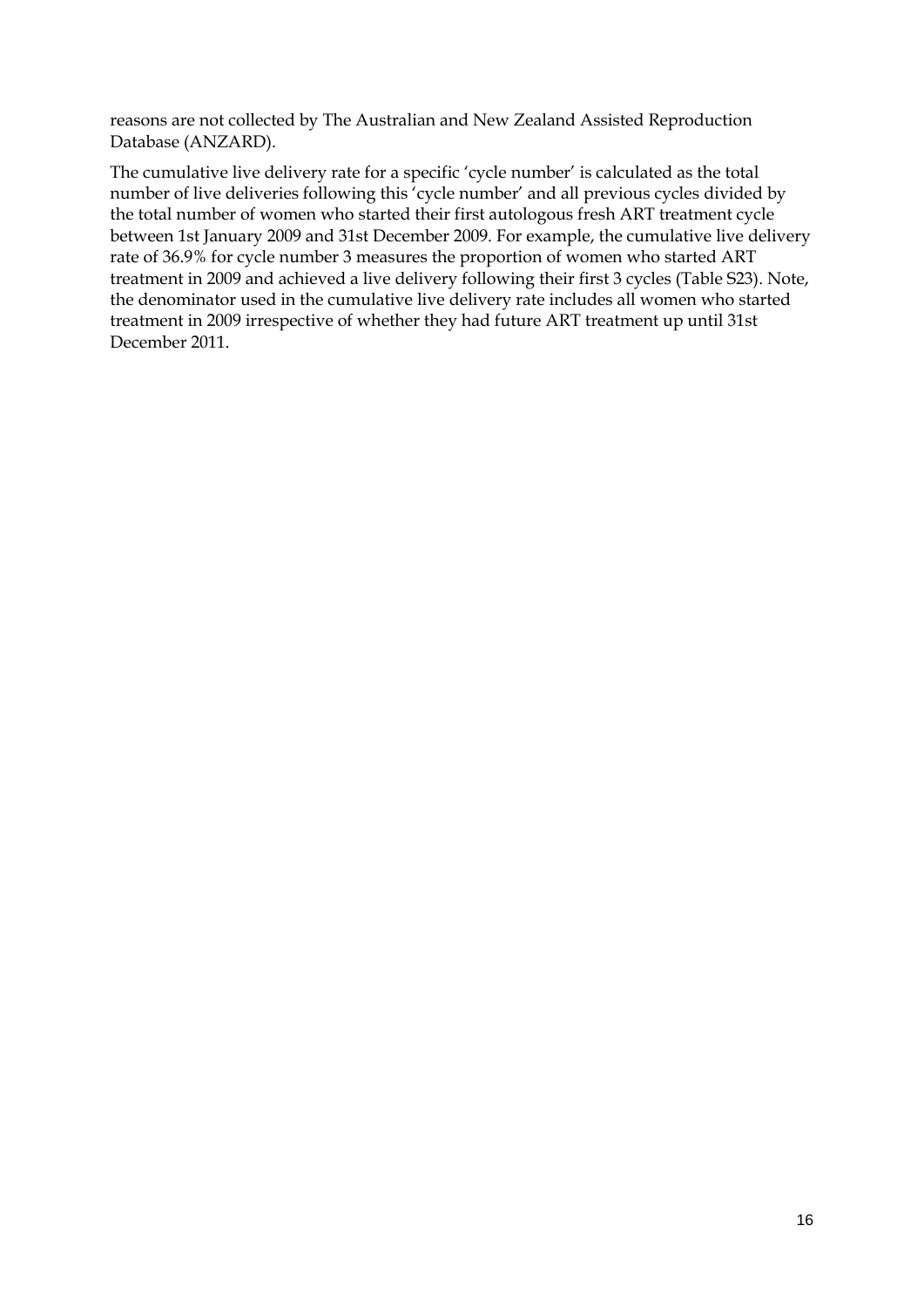|                             | Age group (years) <sup>(a)</sup> |           |           |           |                  |         |
|-----------------------------|----------------------------------|-----------|-----------|-----------|------------------|---------|
| Cycle number <sup>(b)</sup> | $< 30$                           | $30 - 34$ | $35 - 39$ | $40 - 44$ | $\geq 45$        | All     |
|                             |                                  |           |           | Number    |                  |         |
| $\mathbf{1}$                | 1,050                            | 2,161     | 2,278     | 1,066     | 102              | 6,657   |
| $\overline{c}$              | 590                              | 1,107     | 1,357     | 707       | 34               | 3,795   |
| 3                           | 304                              | 657       | 881       | 469       | 20               | 2,331   |
| 4                           | 202                              | 417       | 537       | 283       | $18$             | 1,457   |
| $\mathbf 5$                 | 118                              | 230       | 354       | 185       | 8                | 895     |
| 6                           | 70                               | 148       | 200       | 111       | $\pmb{4}$        | 533     |
| $\overline{7}$              | 33                               | 109       | 126       | 73        | $\boldsymbol{2}$ | 343     |
| $\bf 8$                     | 31                               | 68        | 74        | 59        | $\boldsymbol{2}$ | 234     |
| 9                           | 15                               | 35        | 47        | 35        | $\mathbf 0$      | 132     |
| $10$                        | $\boldsymbol{9}$                 | 11        | $27\,$    | 17        | $\mathbf 1$      | 65      |
| $\geq 11$                   | 9                                | 22        | 49        | 43        | $\pmb{0}$        | 123     |
| <b>Total</b>                | 2,431                            | 4,965     | 5,930     | 3,048     | 191              | 16,565  |
|                             |                                  |           |           | Per cent  |                  |         |
| 1                           | 43.2                             | 43.5      | 38.4      | 35.0      | 53.4             | 40.2    |
| $\mathbf 2$                 | 24.3                             | 22.3      | 22.9      | 23.2      | 17.8             | 22.9    |
| 3                           | 12.5                             | 13.2      | 14.9      | 15.4      | 10.5             | 14.1    |
| $\overline{\mathbf{4}}$     | 8.3                              | 8.4       | 9.1       | 9.3       | 9.4              | 8.8     |
| $\mathbf 5$                 | 4.9                              | 4.6       | 6.0       | 6.1       | 4.2              | 5.4     |
| $\,6$                       | 2.9                              | $3.0\,$   | 3.4       | 3.6       | 2.1              | 3.2     |
| $\overline{7}$              | 1.4                              | 2.2       | 2.1       | 2.4       | $1.0$            | 2.1     |
| 8                           | 1.3                              | 1.4       | 1.2       | 1.9       | $1.0$            | 1.4     |
| 9                           | 0.6                              | 0.7       | 0.8       | 1.1       | 0.0              | $0.8\,$ |
| 10                          | 0.4                              | 0.2       | 0.5       | 0.6       | 0.5              | 0.4     |
| $\geq 11$                   | 0.4                              | 0.4       | 0.8       | 1.4       | 0.0              | $0.7\,$ |
| <b>Total</b>                | 100.0                            | 100.0     | 100.0     | 100.0     | 100.0            | 100.0   |

<span id="page-19-0"></span>**Table S22: Number of cycles by women's age group for all women who started their first autologous fresh cycle between 1st January 2009 and 31st December 2009, Australia and New Zealand(a)**

(a) Age at start of first autologous fresh ART treatment cycle.

(b) Women who started their first autologous fresh ART treatment cycle between 1st January 2009 and 31st December 2009 and were followed

through subsequent fresh and thaw cycles until 31st December 2011 or delivery of a liveborn baby up to 31st October 2012.

*Note*: Totals and subtotals may not equal 100.0 due to rounding. Data should be interpreted with caution due to small numbers in certain cells.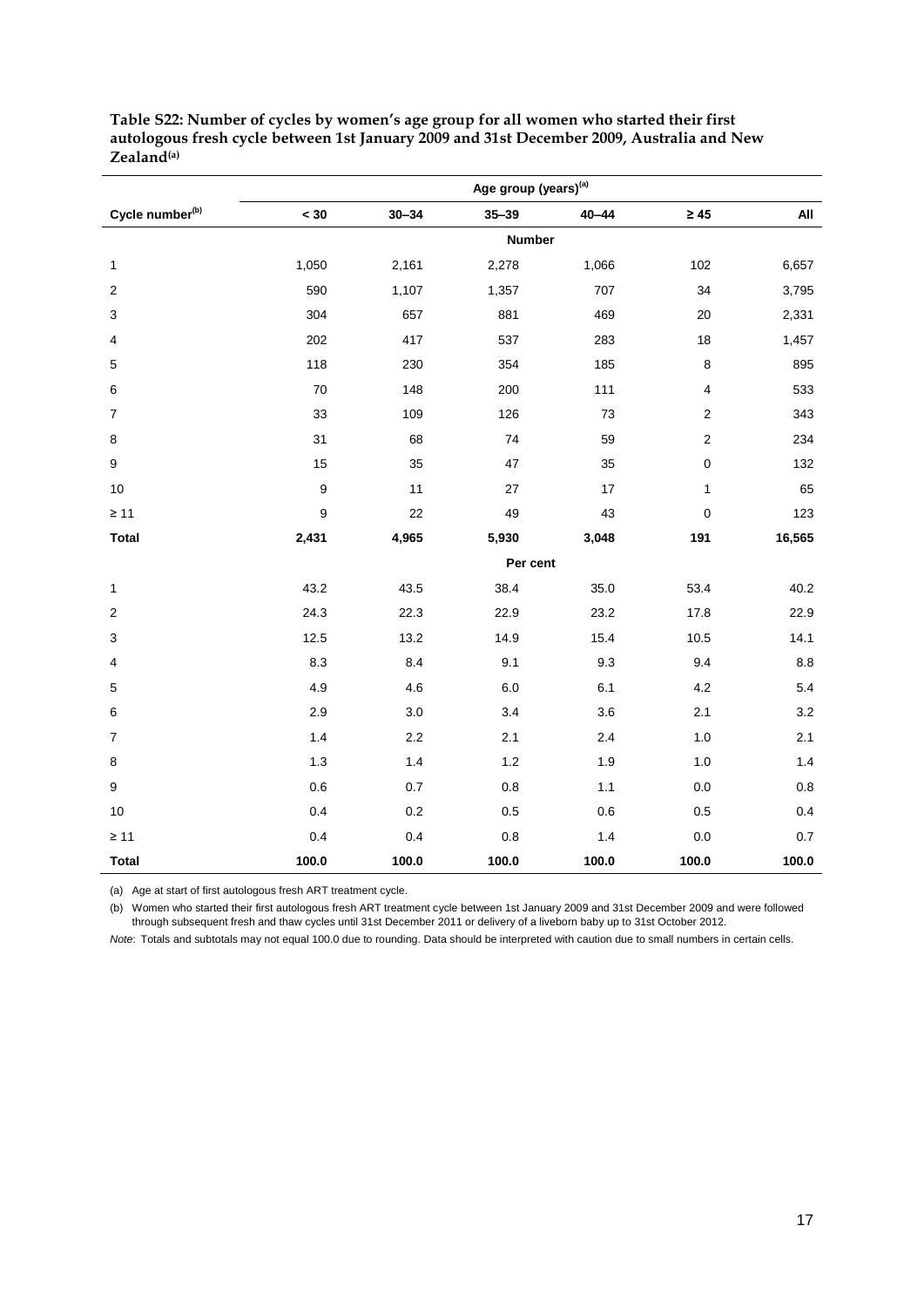<span id="page-20-0"></span>**Table S23: Cycle-specific and cumulative live delivery rates for all women who started their first autologous fresh cycle between 1st January 2009 and 31st December 2009, Australia and New Zealand**

| Cycle<br>number | Number of<br>women<br>starting<br>cycle <sup>(a)</sup> | Number of<br>women who<br>had a live<br>delivery <sup>(b)</sup> | Cycle-specific<br>live delivery<br>rate $(\%)^{(c)}$ | Number of<br>women who<br>did not<br>progress to<br>next treatment | Non-<br>progression<br>rate (%) <sup>(d)(e)</sup> | <b>Cumulative</b><br>live<br>delivery rate<br>$(y_0)^{(a)(f)}$ |
|-----------------|--------------------------------------------------------|-----------------------------------------------------------------|------------------------------------------------------|--------------------------------------------------------------------|---------------------------------------------------|----------------------------------------------------------------|
| $\mathbf{1}$    | 16,565                                                 | 3,493                                                           | 21.1                                                 | 3,164                                                              | 24.2                                              | 21.1                                                           |
| $\overline{2}$  | 9,908                                                  | 1,661                                                           | 16.8                                                 | 2,134                                                              | 25.9                                              | 31.1                                                           |
| 3               | 6,113                                                  | 952                                                             | 15.6                                                 | 1,379                                                              | 26.7                                              | 36.9                                                           |
| $\overline{4}$  | 3,782                                                  | 545                                                             | 14.4                                                 | 912                                                                | 28.2                                              | 40.2                                                           |
| 5               | 2,325                                                  | 347                                                             | 14.9                                                 | 548                                                                | 27.7                                              | 42.2                                                           |
| 6               | 1,430                                                  | 206                                                             | 14.4                                                 | 327                                                                | 26.7                                              | 43.5                                                           |
| $\overline{7}$  | 897                                                    | 140                                                             | 15.6                                                 | 203                                                                | 26.8                                              | 44.3                                                           |
| 8               | 554                                                    | 69                                                              | 12.5                                                 | 165                                                                | 34.0                                              | 44.8                                                           |
| 9               | 320                                                    | 36                                                              | 11.3                                                 | 96                                                                 | 33.8                                              | 45.0                                                           |
| 10              | 188                                                    | 14                                                              | 7.4                                                  | 51                                                                 | 29.3                                              | 45.1                                                           |

(a) Women who started their first autologous fresh ART treatment cycle between 1st January 2009 and 31st December 2009 and were followed through subsequent fresh and thaw cycles until 31st December 2011 or delivery of a liveborn baby up to 31st October 2012.

(b) A live delivery is the delivery of one or more liveborn infants, with the birth of twins or higher order multiples counted as one live delivery.

(c) The cycle-specific live delivery rate is calculated as the number of live deliveries resulting from a specific 'cycle number' divided by the number of women who undertook that same 'cycle number'.

(d) The non-progression rate for a specific 'cycle number' is calculated as the number of women who did not return for further ART treatment cycles before 31st December 2011 divided by the number of women who did not have a live delivery in that 'cycle number'.

(e) Reasons that a woman did not progress for further treatment, such as poor prognosis, natural pregnancy, migration, financial, psychological and other unrelated reasons were not collected in ANZARD.

(f) The cumulative live delivery rate for a specific 'cycle number' is calculated as the total number of live deliveries following this 'cycle number' and all previous cycles divided by the total number of women who started their first autologous fresh ART treatment cycle between 1st January 2009 and 31st December 2009. Note, the denominator used in the cumulative live delivery rate includes all women who started treatment in 2009 irrespective of whether they had future ART treatment until 31st December 2011.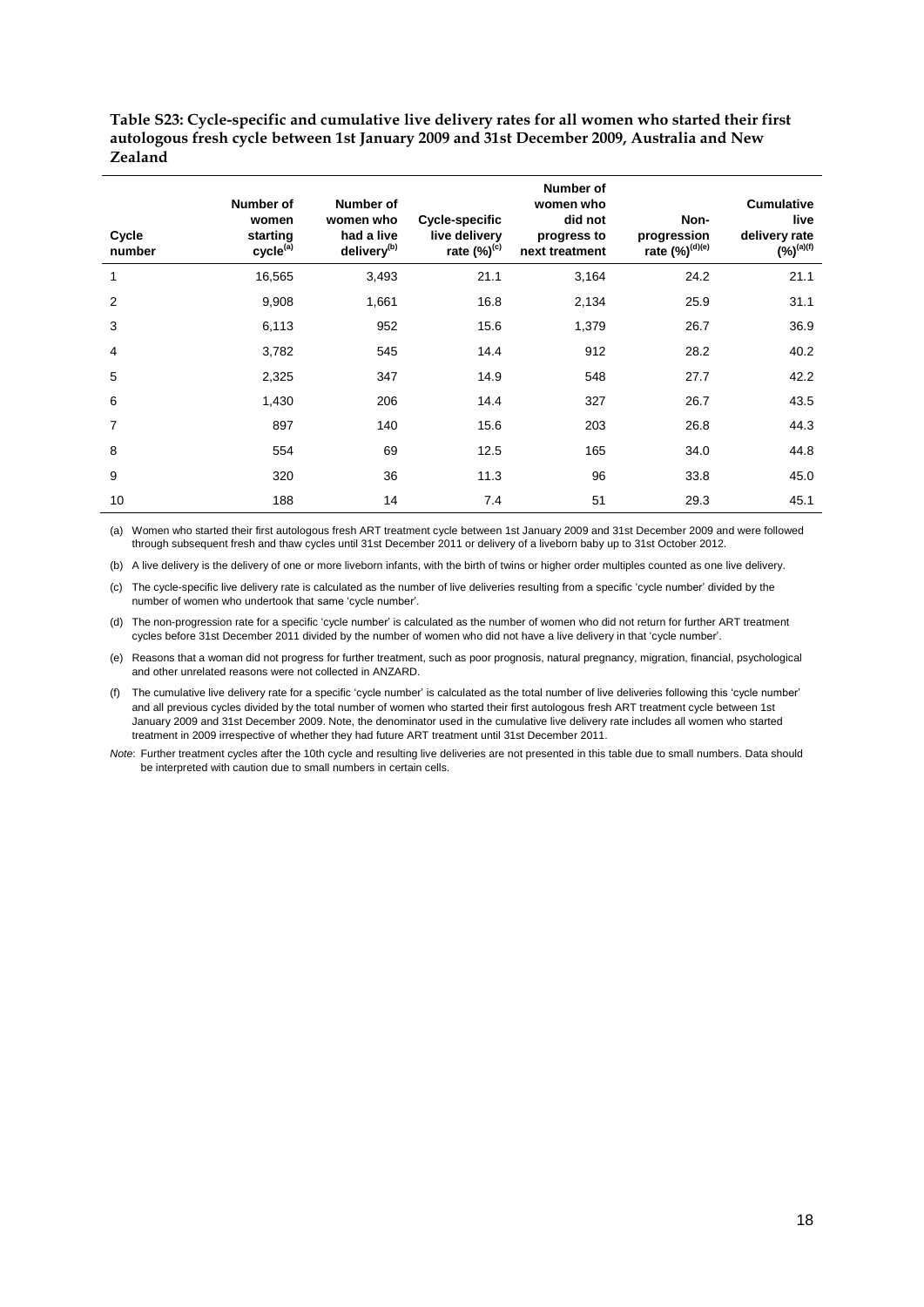<span id="page-21-0"></span>**Table S24: Cycle-specific and cumulative live delivery rates for women aged less than 30 years who started their first autologous fresh cycle between 1st January 2009 and 31st December 2009, Australia and New Zealand**

| Cycle<br>number | Number of<br>women<br>starting<br>cycle <sup>(a)</sup> | Number of<br>women who<br>had a live<br>delivery <sup>(b)</sup> | Cycle-specific<br>live delivery<br>rate $(\%)^{(c)}$ | Number of<br>women who<br>did not<br>progress to<br>next<br>treatment | Non-<br>progression<br>rate (%) <sup>(d)(e)</sup> | <b>Cumulative live</b><br>delivery rate<br>$(y_0)^{(a)(f)}$ |
|-----------------|--------------------------------------------------------|-----------------------------------------------------------------|------------------------------------------------------|-----------------------------------------------------------------------|---------------------------------------------------|-------------------------------------------------------------|
| 1               | 2,431                                                  | 663                                                             | 27.3                                                 | 387                                                                   | 21.9                                              | 27.3                                                        |
| 2               | 1,381                                                  | 307                                                             | 22.2                                                 | 283                                                                   | 26.4                                              | 39.9                                                        |
| 3               | 791                                                    | 163                                                             | 20.6                                                 | 141                                                                   | 22.5                                              | 46.6                                                        |
| 4               | 487                                                    | 96                                                              | 19.7                                                 | 106                                                                   | 27.1                                              | 50.6                                                        |
| 5               | 285                                                    | 49                                                              | 17.2                                                 | 69                                                                    | 29.2                                              | 52.6                                                        |
| 6               | 167                                                    | 34                                                              | 20.4                                                 | 36                                                                    | 27.1                                              | 54.0                                                        |
| $\overline{7}$  | 97                                                     | 20                                                              | 20.6                                                 | 13                                                                    | 16.9                                              | 54.8                                                        |
| 8               | 64                                                     | 15                                                              | 23.4                                                 | 16                                                                    | 32.7                                              | 55.4                                                        |
| 9               | 33                                                     | 4                                                               | 12.1                                                 | 11                                                                    | 37.9                                              | 55.6                                                        |
| 10              | 18                                                     | 5                                                               | 27.8                                                 | 4                                                                     | 30.8                                              | 55.8                                                        |

(a) Women who started their first autologous fresh ART treatment cycle between 1st January 2009 and 31st December 2009 and were followed through subsequent fresh and thaw cycles until 31st December 2011 or delivery of a liveborn baby up to 31st October 2012.

(b) A live delivery is the delivery of one or more liveborn infants, with the birth of twins or higher order multiples counted as one live delivery.

(c) The cycle-specific live delivery rate is calculated as the number of live deliveries resulting from a specific 'cycle number' divided by the number of women who undertook that same 'cycle number'.

(d) The non-progression rate for a specific 'cycle number' is calculated as the number of women who did not return for further ART treatment cycles before 31st December 2011 divided by the number of women who did not have a live delivery in that 'cycle number'.

(e) Reasons that a woman did not progress for further treatment, such as poor prognosis, natural pregnancy, migration, financial, psychological and other unrelated reasons were not collected in ANZARD.

(f) The cumulative live delivery rate for a specific 'cycle number' is calculated as the total number of live deliveries following this 'cycle number' and all previous cycles divided by the total number of women who started their first autologous fresh ART treatment cycle between 1st January 2009 and 31st December 2009. Note, the denominator used in the cumulative live delivery rate includes all women who started treatment in 2009 irrespective of whether they had future ART treatment until 31st December 2011.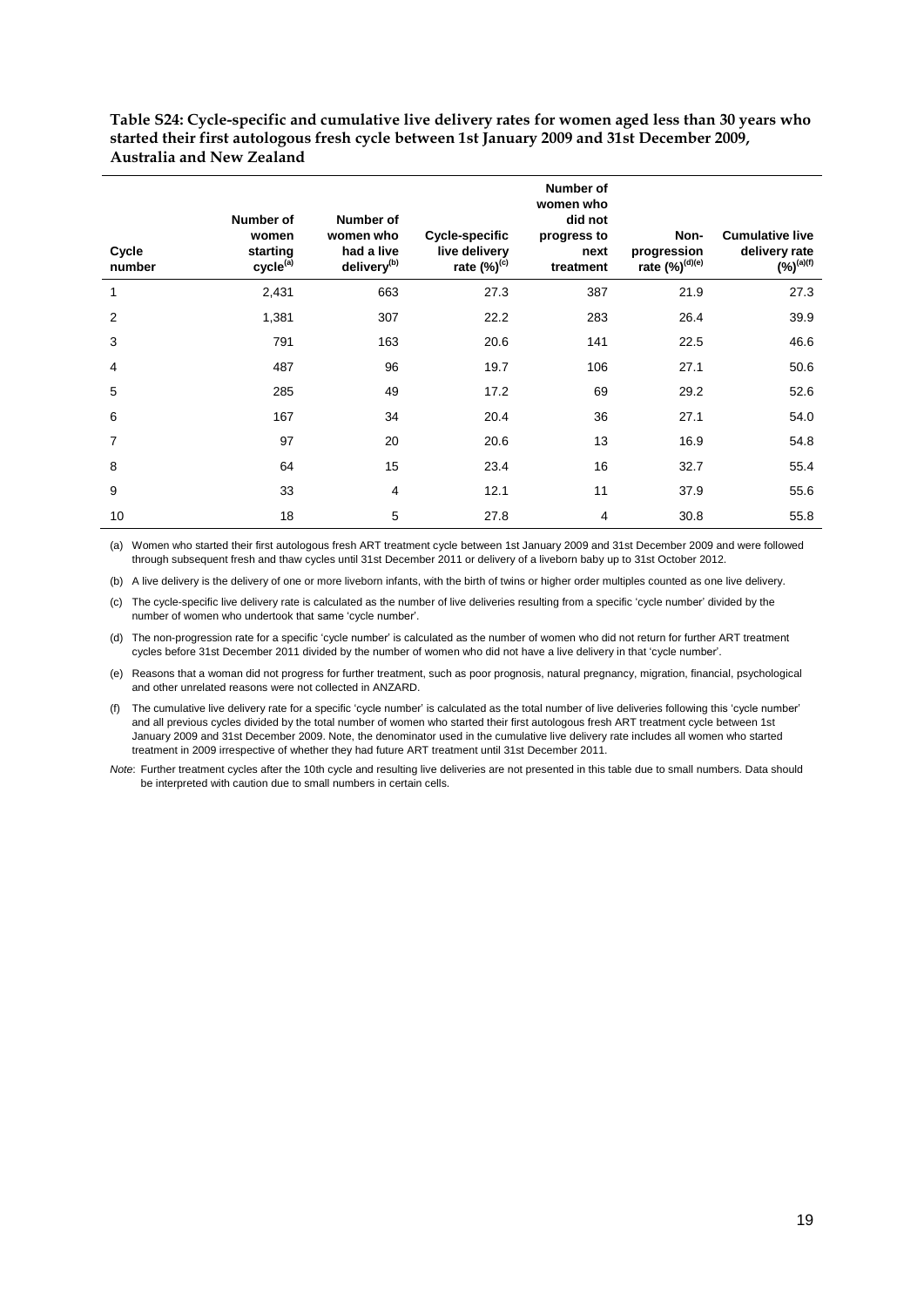<span id="page-22-0"></span>**Table S25: Cycle-specific and cumulative live delivery rates for women aged 30–34 years who started their first autologous fresh cycle between 1st January 2009 and 31st December 2009, Australia and New Zealand**

| Cycle<br>number | Number of<br>women<br>starting<br>cycle <sup>(a)</sup> | Number of<br>women who<br>had a live<br>delivery <sup>(b)</sup> | Cycle-specific<br>live delivery<br>rate $(\%)^{(c)}$ | Number of<br>women who<br>did not<br>progress to<br>next treatment | Non-<br>progression<br>rate (%) <sup>(d)(e)</sup> | <b>Cumulative</b><br>live<br>delivery rate<br>$(%)^{(a)(f)}$ |
|-----------------|--------------------------------------------------------|-----------------------------------------------------------------|------------------------------------------------------|--------------------------------------------------------------------|---------------------------------------------------|--------------------------------------------------------------|
| $\mathbf{1}$    | 4,965                                                  | 1,432                                                           | 28.8                                                 | 729                                                                | 20.6                                              | 28.8                                                         |
| 2               | 2,804                                                  | 627                                                             | 22.4                                                 | 480                                                                | 22.0                                              | 41.5                                                         |
| 3               | 1,697                                                  | 355                                                             | 20.9                                                 | 302                                                                | 22.5                                              | 48.6                                                         |
| $\overline{4}$  | 1,040                                                  | 205                                                             | 19.7                                                 | 212                                                                | 25.4                                              | 52.7                                                         |
| 5               | 623                                                    | 119                                                             | 19.1                                                 | 111                                                                | 22.0                                              | 55.1                                                         |
| 6               | 393                                                    | 78                                                              | 19.8                                                 | 70                                                                 | 22.2                                              | 56.7                                                         |
| $\overline{7}$  | 245                                                    | 61                                                              | 24.9                                                 | 48                                                                 | 26.1                                              | 57.9                                                         |
| 8               | 136                                                    | 26                                                              | 19.1                                                 | 42                                                                 | 38.2                                              | 58.5                                                         |
| 9               | 68                                                     | 14                                                              | 20.6                                                 | 21                                                                 | 38.9                                              | 58.8                                                         |
| 10              | 33                                                     | 3                                                               | 9.1                                                  | 8                                                                  | 26.7                                              | 58.8                                                         |

(a) Women who started their first autologous fresh ART treatment cycle between 1st January 2009 and 31st December 2009 and were followed through subsequent fresh and thaw cycles until 31st December 2011 or delivery of a liveborn baby up to 31st October 2012.

(b) A live delivery is the delivery of one or more liveborn infants, with the birth of twins or higher order multiples counted as one live delivery.

(c) The cycle-specific live delivery rate is calculated as the number of live deliveries resulting from a specific 'cycle number' divided by the number of women who undertook that same 'cycle number'.

(d) The non-progression rate for a specific 'cycle number' is calculated as the number of women who did not return for further ART treatment cycles before 31st December 2011 divided by the number of women who did not have a live delivery in that 'cycle number'.

(e) Reasons that a woman did not progress for further treatment, such as poor prognosis, natural pregnancy, migration, financial, psychological and other unrelated reasons were not collected in ANZARD.

(f) The cumulative live delivery rate for a specific 'cycle number' is calculated as the total number of live deliveries following this 'cycle number' and all previous cycles divided by the total number of women who started their first autologous fresh ART treatment cycle between 1st January 2009 and 31st December 2009. Note, the denominator used in the cumulative live delivery rate includes all women who started treatment in 2009 irrespective of whether they had future ART treatment until 31st December 2011.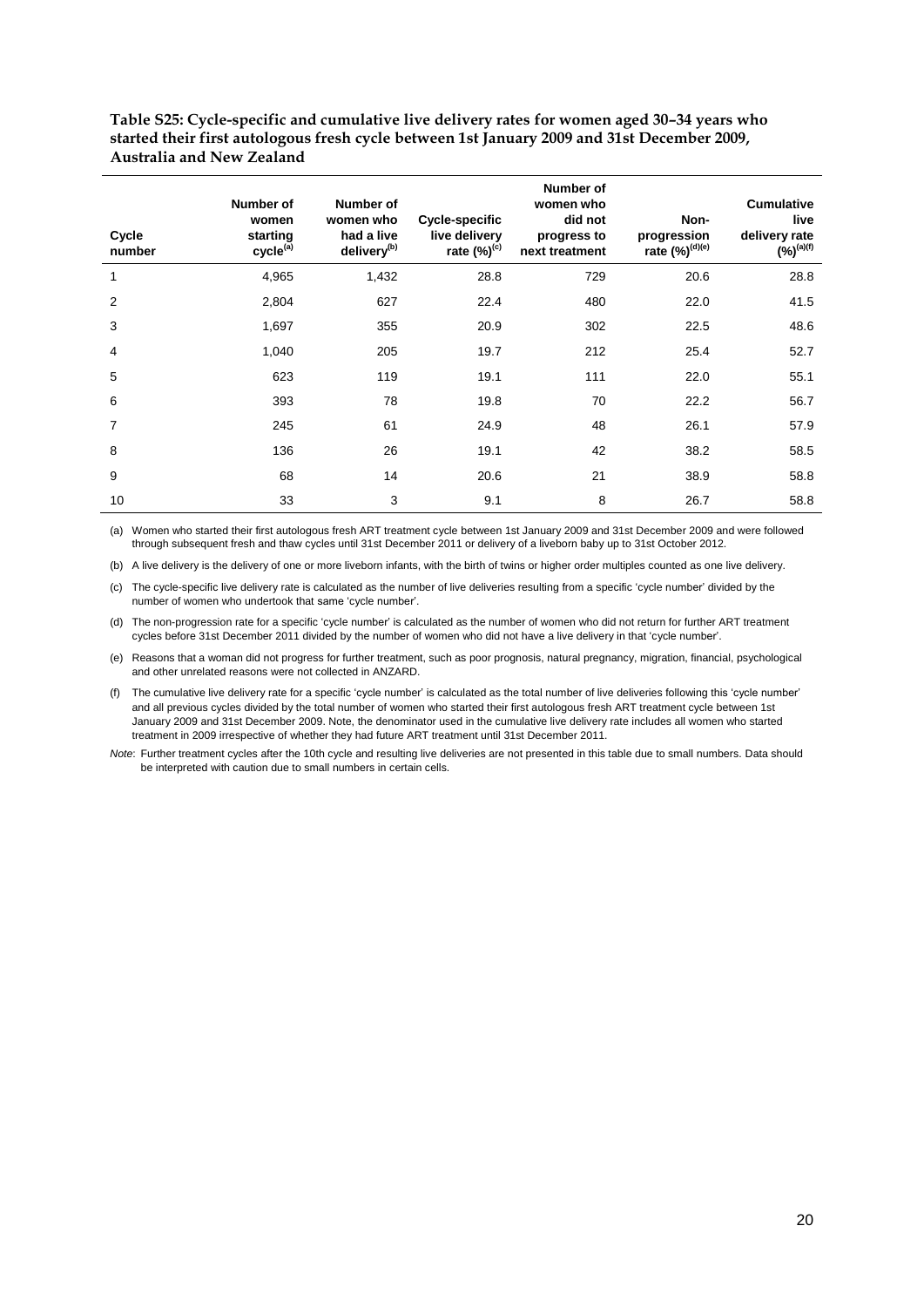<span id="page-23-0"></span>**Table S26: Cycle-specific and cumulative live delivery rates for women aged 35–39 years who started their first autologous fresh cycle between 1st January 2009 and 31st December 2009, Australia and New Zealand**

| Cycle<br>number | Number of<br>women<br>starting<br>cycle <sup>(a)</sup> | Number of<br>women who<br>had a live<br>delivery <sup>(b)</sup> | Cycle-specific<br>live delivery<br>rate $(\%)^{(c)}$ | <b>Number of</b><br>women who<br>did not<br>progress to<br>next treatment | Non-<br>progression<br>rate (%) <sup>(d)(e)</sup> | <b>Cumulative</b><br>live<br>delivery rate<br>$(y_0)^{(a)(f)}$ |
|-----------------|--------------------------------------------------------|-----------------------------------------------------------------|------------------------------------------------------|---------------------------------------------------------------------------|---------------------------------------------------|----------------------------------------------------------------|
| $\mathbf{1}$    | 5,930                                                  | 1,160                                                           | 19.6                                                 | 1,118                                                                     | 23.4                                              | 19.6                                                           |
| 2               | 3,652                                                  | 602                                                             | 16.5                                                 | 755                                                                       | 24.8                                              | 29.7                                                           |
| 3               | 2,295                                                  | 364                                                             | 15.9                                                 | 517                                                                       | 26.8                                              | 35.9                                                           |
| $\overline{4}$  | 1,414                                                  | 200                                                             | 14.1                                                 | 337                                                                       | 27.8                                              | 39.2                                                           |
| 5               | 877                                                    | 147                                                             | 16.8                                                 | 207                                                                       | 28.4                                              | 41.7                                                           |
| 6               | 523                                                    | 80                                                              | 15.3                                                 | 120                                                                       | 27.1                                              | 43.1                                                           |
| $\overline{7}$  | 323                                                    | 50                                                              | 15.5                                                 | 76                                                                        | 27.8                                              | 43.9                                                           |
| 8               | 197                                                    | 25                                                              | 12.7                                                 | 49                                                                        | 28.5                                              | 44.3                                                           |
| 9               | 123                                                    | 13                                                              | 10.6                                                 | 34                                                                        | 30.9                                              | 44.5                                                           |
| 10              | 76                                                     | 6                                                               | 7.9                                                  | 21                                                                        | 30.0                                              | 44.6                                                           |

(a) Women who started their first autologous fresh ART treatment cycle between 1st January 2009 and 31st December 2009 and were followed through subsequent fresh and thaw cycles until 31st December 2011 or delivery of a liveborn baby up to 31st October 2012.

(b) A live delivery is the delivery of one or more liveborn infants, with the birth of twins or higher order multiples counted as one live delivery.

(c) The cycle-specific live delivery rate is calculated as the number of live deliveries resulting from a specific 'cycle number' divided by the number of women who undertook that same 'cycle number'.

(d) The non-progression rate for a specific 'cycle number' is calculated as the number of women who did not return for further ART treatment cycles before 31st December 2011 divided by the number of women who did not have a live delivery in that 'cycle number'.

(e) Reasons that a woman did not progress for further treatment, such as poor prognosis, natural pregnancy, migration, financial, psychological and other unrelated reasons were not collected in ANZARD.

(f) The cumulative live delivery rate for a specific 'cycle number' is calculated as the total number of live deliveries following this 'cycle number' and all previous cycles divided by the total number of women who started their first autologous fresh ART treatment cycle between 1st January 2009 and 31st December 2009. Note, the denominator used in the cumulative live delivery rate includes all women who started treatment in 2009 irrespective of whether they had future ART treatment until 31st December 2011.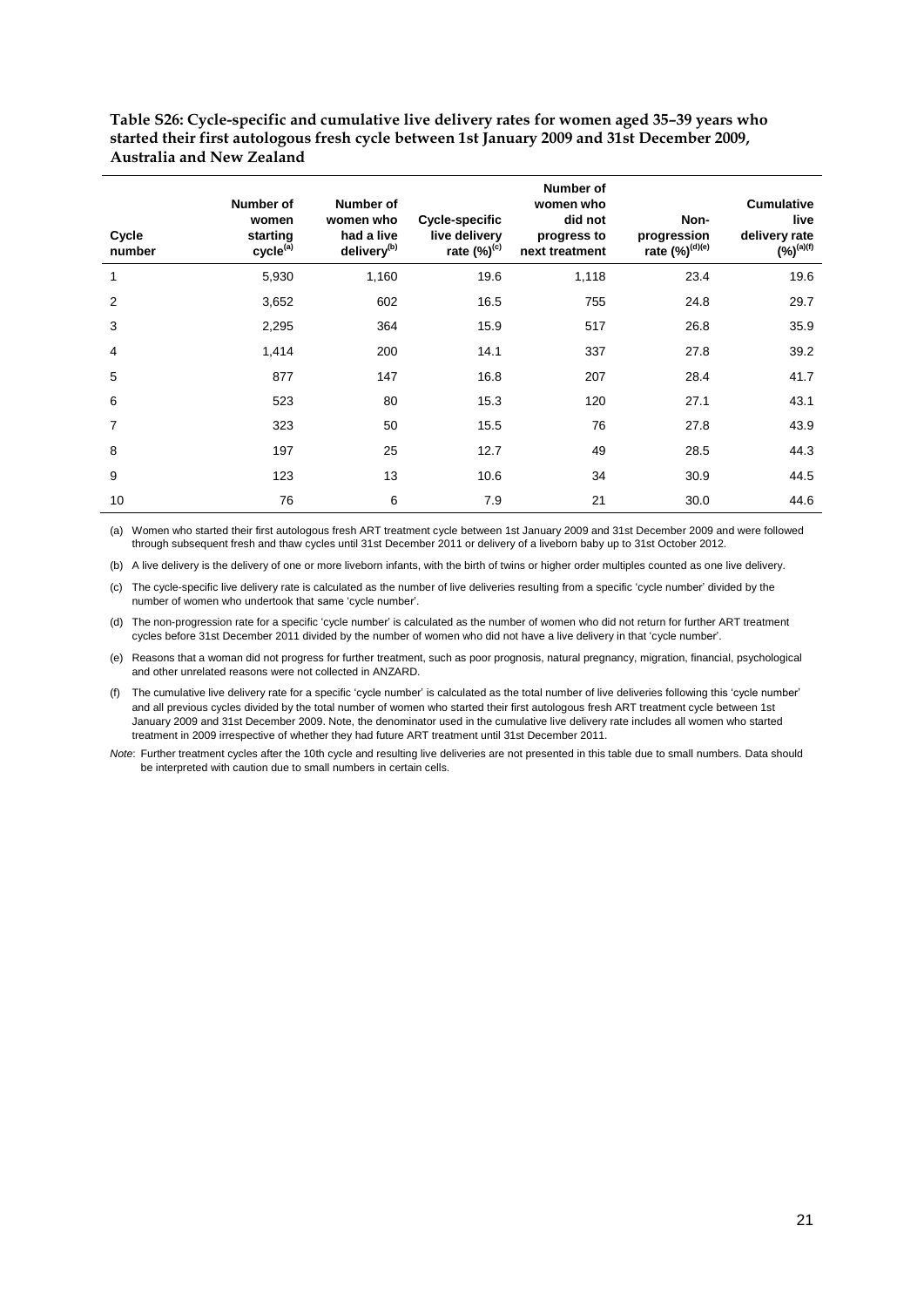<span id="page-24-1"></span>**Table S27: Cycle-specific and cumulative live delivery rates for women aged 40–44 years who started their first autologous fresh cycle between 1st January 2009 and 31st December 2009, Australia and New Zealand**

| Cycle<br>number | Number of<br>women<br>starting<br>cycle <sup>(a)</sup> | Number of<br>women who<br>had a live<br>delivery <sup>(b)</sup> | Cycle-<br>specific<br>live<br>delivery<br>rate $(\%)^{(c)}$ | <b>Number of</b><br>women who<br>did not<br>progress to<br>next treatment | Non-<br>progression<br>rate (%) <sup>(d)(e)</sup> | <b>Cumulative live</b><br>delivery rate<br>$(%)^{(a)(f)}$ |
|-----------------|--------------------------------------------------------|-----------------------------------------------------------------|-------------------------------------------------------------|---------------------------------------------------------------------------|---------------------------------------------------|-----------------------------------------------------------|
| 1               | 3,048                                                  | 235                                                             | 7.7                                                         | 831                                                                       | 29.5                                              | 7.7                                                       |
| 2               | 1,982                                                  | 125                                                             | 6.3                                                         | 582                                                                       | 31.3                                              | 11.8                                                      |
| 3               | 1,275                                                  | 70                                                              | 5.5                                                         | 399                                                                       | 33.1                                              | 14.1                                                      |
| $\overline{4}$  | 806                                                    | 44                                                              | 5.5                                                         | 239                                                                       | 31.4                                              | 15.6                                                      |
| 5               | 523                                                    | 32                                                              | 6.1                                                         | 153                                                                       | 31.2                                              | 16.6                                                      |
| 6               | 338                                                    | 13                                                              | 3.8                                                         | 98                                                                        | 30.2                                              | 17.0                                                      |
| $\overline{7}$  | 227                                                    | 9                                                               | 4.0                                                         | 64                                                                        | 29.4                                              | 17.3                                                      |
| 8               | 154                                                    | 3                                                               | 1.9                                                         | 56                                                                        | 37.1                                              | 17.4                                                      |
| 9               | 95                                                     | 5                                                               | 5.3                                                         | 30                                                                        | 33.3                                              | 17.6                                                      |
| 10              | 60                                                     | 0                                                               | 0.0                                                         | 17                                                                        | 28.3                                              | 17.6                                                      |

<span id="page-24-0"></span>(a) Women who started their first autologous fresh ART treatment cycle between 1st January 2009 and 31st December 2009 and were followed through subsequent fresh and thaw cycles until 31st December 2011 or delivery of a liveborn baby up to 31st October 2012.

(b) A live delivery is the delivery of one or more liveborn infants, with the birth of twins or higher order multiples counted as one live delivery.

(c) The cycle-specific live delivery rate is calculated as the number of live deliveries resulting from a specific 'cycle number' divided by the number of women who undertook that same 'cycle number'.

(d) The non-progression rate for a specific 'cycle number' is calculated as the number of women who did not return for further ART treatment cycles before 31st December 2011 divided by the number of women who did not have a live delivery in that 'cycle number'.

(e) Reasons that a woman did not progress for further treatment, such as poor prognosis, natural pregnancy, migration, financial, psychological and other unrelated reasons were not collected in ANZARD.

(f) The cumulative live delivery rate for a specific 'cycle number' is calculated as the total number of live deliveries following this 'cycle number' and all previous cycles divided by the total number of women who started their first autologous fresh ART treatment cycle between 1st January 2009 and 31st December 2009. Note, the denominator used in the cumulative live delivery rate includes all women who started treatment in 2009 irrespective of whether they had future ART treatment until 31st December 2011.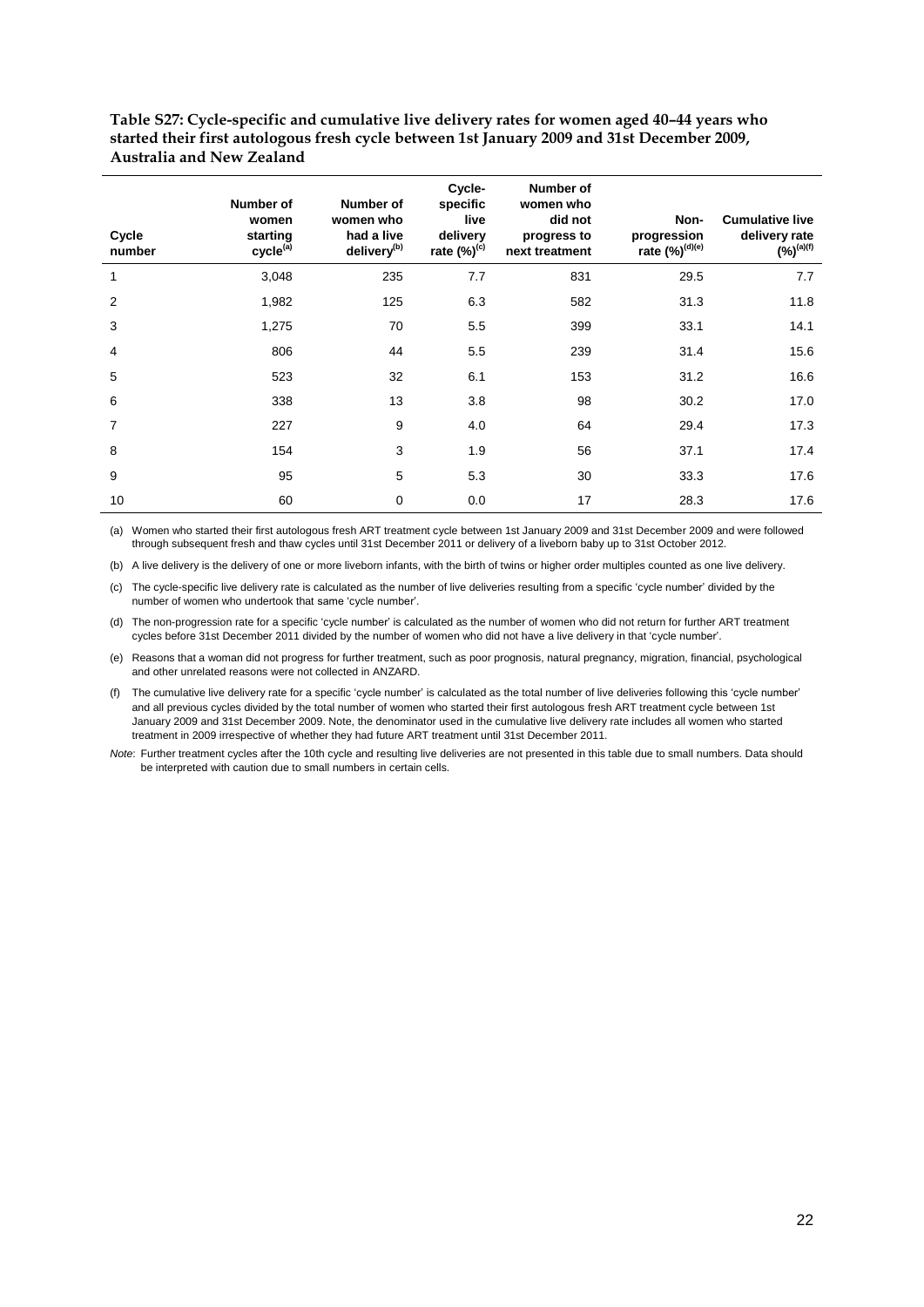## **List of tables**

| Table S1: | Treatment cycles by cause of infertility, Australia and New Zealand, 2011 3                                                                                                             |
|-----------|-----------------------------------------------------------------------------------------------------------------------------------------------------------------------------------------|
| Table S2: | Autologous treatment cycles by cause of infertility and source of sperm, Australia                                                                                                      |
| Table S3: | Outcome of embryo transfer cycles by technique of sperm retrieval, Australia and                                                                                                        |
| Table S4: | Embryo transfer cycles by number of embryos transferred, treatment type and                                                                                                             |
| Table S5: | Outcome of embryo transfer cycles by stage of embryo development, Australia and                                                                                                         |
| Table S6: | Early pregnancy losses by cause of infertility, Australia and New Zealand, 2011                                                                                                         |
| Table S7: | Deliveries by cause of infertility and delivery outcome, Australia and                                                                                                                  |
| Table S8: | Deliveries by gestational age and cause of infertility, Australia and New Zealand, 2011 7                                                                                               |
| Table S9: | Deliveries by gestational age and maternal age, Australia and New Zealand, 2011 8                                                                                                       |
|           | Table S10: Early pregnancy loss and maternal age, Australia and New Zealand, 2011                                                                                                       |
|           | Table S11: Deliveries by gestation and maternal age, Australia and New Zealand, 2011 9                                                                                                  |
|           | Table S12: Deliveries by delivery outcomes and maternal age, Australia and New Zealand, 2011  9                                                                                         |
|           | Table S13: Early pregnancy loss by number of embryos transferred, Australia and                                                                                                         |
|           | Table S14: Deliveries by delivery outcome and number of embryos transferred, Australia and                                                                                              |
|           | Table S15: Deliveries by gestational age and number of embryos transferred, Australia and                                                                                               |
|           | Table S16: Deliveries by gestation, treatment type and procedure, Australia and                                                                                                         |
|           | Table S17: Gestational age of babies by birth outcomes, Australia and New Zealand, 201112                                                                                               |
|           | Table S18: Birthweight of babies by birth outcomes, Australia and New Zealand, 201112                                                                                                   |
|           | Table S19: Birthweight of liveborn babies by treatment type and procedure, Australia and                                                                                                |
|           | Table S20: Perinatal mortality by treatment type and procedure, Australia and New Zealand, 201114                                                                                       |
|           | Table S21: Perinatal mortality by maternal age, Australia and New Zealand, 201114                                                                                                       |
|           | Table S22: Number of cycles by women's age group for all women who started their first<br>autologous fresh cycle between 1st January 2009 and 31st December 2009, Australia             |
|           | Table S23: Cycle-specific and cumulative live delivery rates for all women who started their first<br>autologous fresh cycle between 1st January 2009 and 31st December 2009, Australia |
|           | Table S24: Cycle-specific and cumulative live delivery rates for women aged less than 30 years who<br>started their first autologous fresh cycle between 1st January 2009 and           |